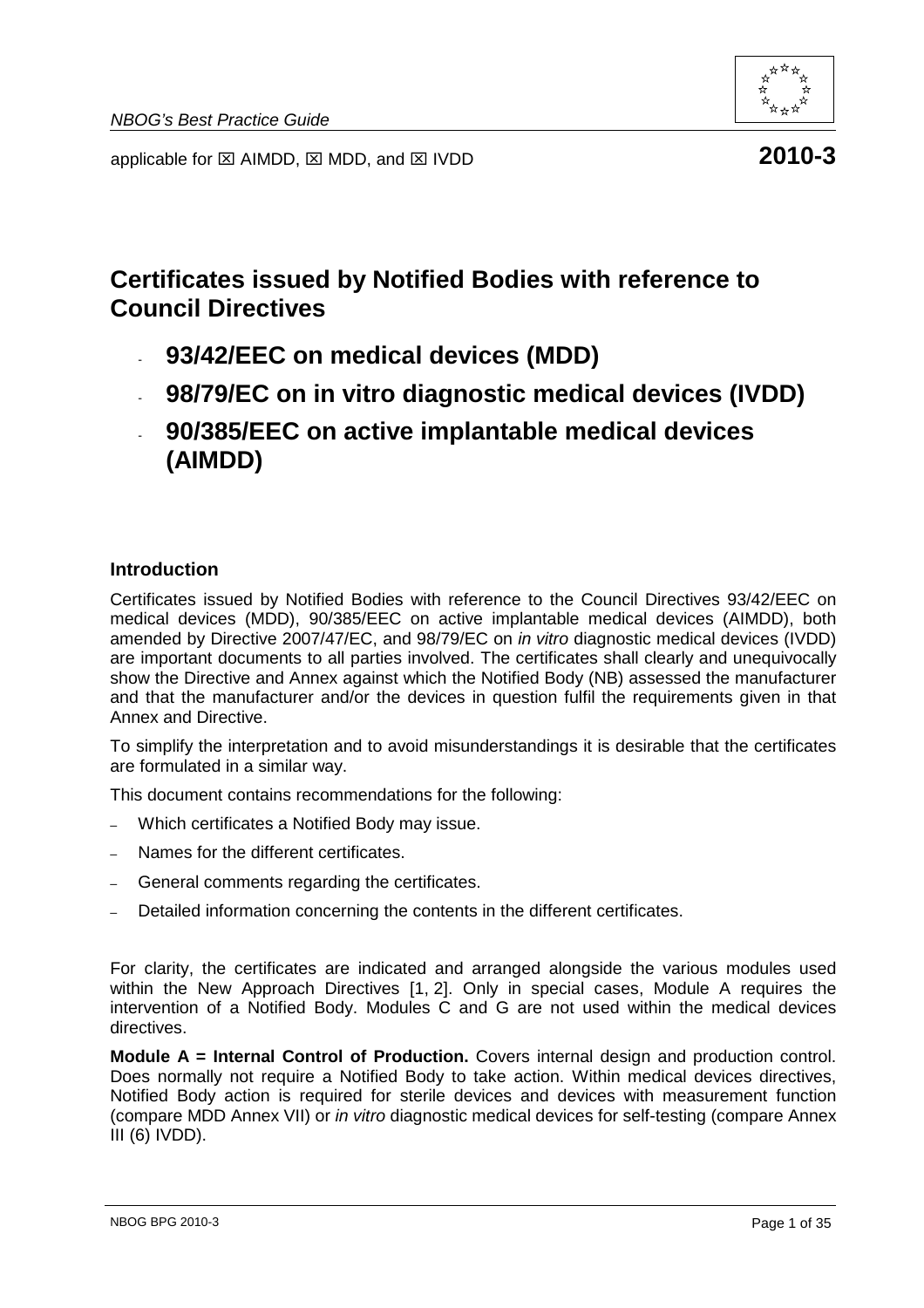**Module B = EC type-examination.** Covers the design phase, and must be followed up by a module providing for assessment in the production phase. Within the medical devices directives Modules C and G are not applicable.



Table 1 Simplified flow chart of conformity assessment procedures (copy from "Guide to the Implementation of Directives Based on New Approach and Global Approach", page 32 [1]), not adapted to the medical device directives

**Module D = Production quality assurance.** Covers the production phase and is an approval of the quality system for production, final product inspection and testing set up by the manufacturer. Within IVDD also the verification of manufactured products is part of Module D.

**Module E = Product quality assurance.** Covers the production phase and is an approval of the quality system for final product inspection and testing set up by the manufacturer.

**Module F = Product verification.** Covers the production phase; verification by examination and testing of every product and also statistical verification are possible.

**Module H = Full quality assurance.** Covers the design and production phases. Within the medical device directives Module H consists of EC design examination and an approval of the quality system for design, manufacture, final product inspection and testing set up by the manufacturer. Within IVDD also the verification of manufactured products is part of Module H.

Tables 2-4 show all certificates Notified Bodies can issue under the medical devices directives. In the tables a separation is made between product certification activities and quality system assessment activities.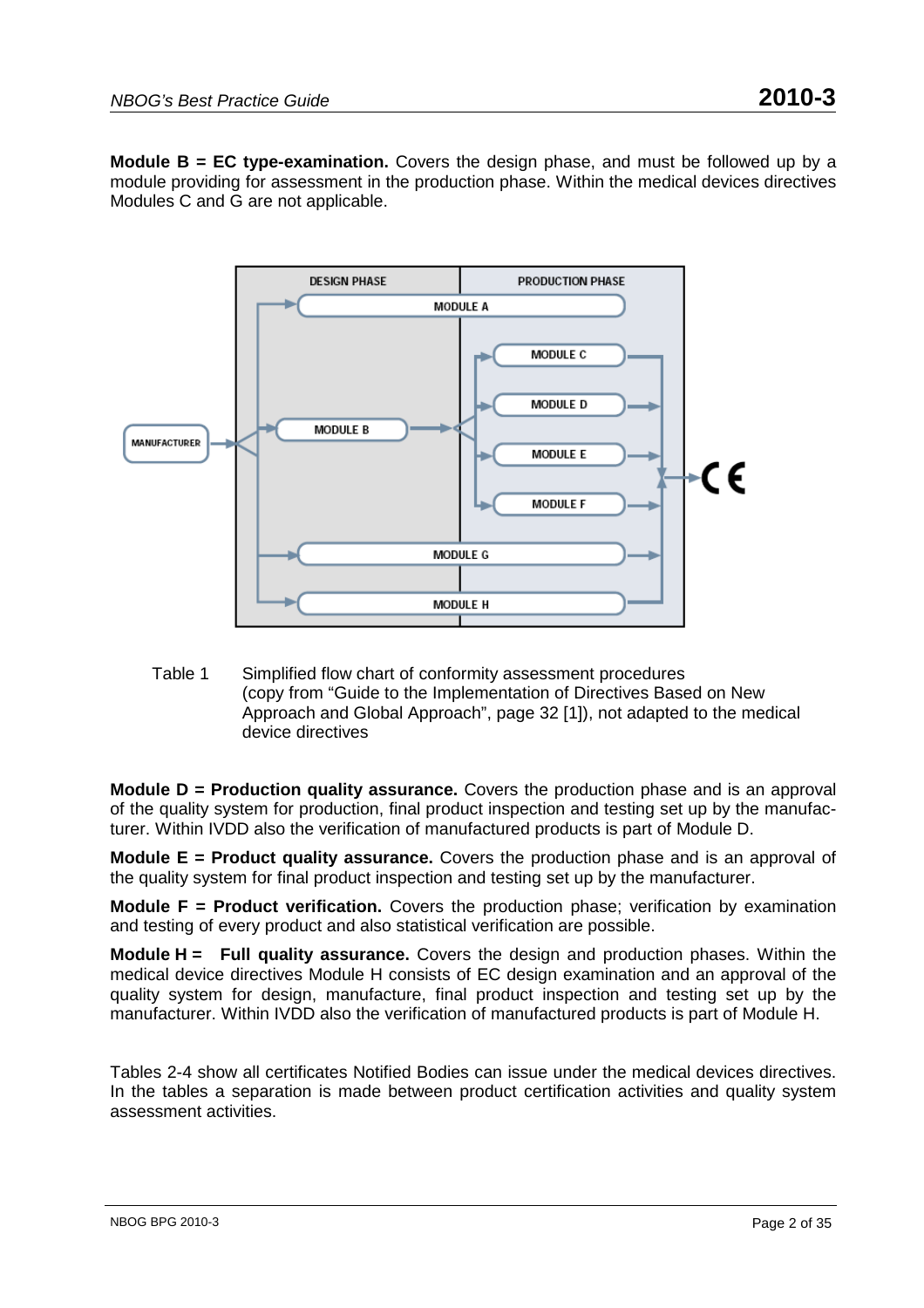| 93/42/EEC Medical Devices (MDD)                               |                                        |                              |                                                 |                                                                     |                                                             |                                                          |
|---------------------------------------------------------------|----------------------------------------|------------------------------|-------------------------------------------------|---------------------------------------------------------------------|-------------------------------------------------------------|----------------------------------------------------------|
| Type of<br>certificate<br>⇨                                   | EC Type-<br>Examination<br>Certificate | Certificate of<br>Conformity | <b>EC Design-</b><br>Examination<br>Certificate | <b>EC Certificate</b><br><b>Full Quality</b><br>Assurance<br>System | <b>EC Certificate</b><br>Production<br>Quality<br>Assurance | <b>EC Certificate</b><br>Product<br>Quality<br>Assurance |
| Module $\Rightarrow$                                          | <b>Module B</b>                        | <b>Module F</b>              | <b>Module H</b>                                 | <b>Module H</b>                                                     | <b>Module D</b>                                             | <b>Module E</b>                                          |
| Annex →                                                       | III                                    | IV                           | II(4)                                           | II excluding (4)                                                    | V(3)                                                        | VI(3)                                                    |
| Class $\sqrt{1}$                                              |                                        |                              |                                                 |                                                                     |                                                             |                                                          |
| Class I                                                       |                                        |                              |                                                 |                                                                     |                                                             |                                                          |
| Class I                                                       |                                        | (F)                          |                                                 | H <sub>3</sub>                                                      | D <sub>2</sub>                                              | (E)                                                      |
| <b>Sterile</b>                                                |                                        |                              |                                                 |                                                                     |                                                             |                                                          |
| Class I<br>measuring<br>function<br>(Annex VII, 5)            |                                        | F <sub>3</sub>               |                                                 | H4                                                                  | D <sub>3</sub>                                              | E <sub>2</sub>                                           |
| Class I<br>measuring<br>function,<br>sterile                  |                                        | (F)                          |                                                 | H <sub>5</sub>                                                      | D <sub>4</sub>                                              | (E)                                                      |
| Class IIa                                                     |                                        | F <sub>2</sub>               |                                                 | H2                                                                  | D <sub>1</sub>                                              | E1                                                       |
| Class IIb                                                     | <b>B1</b>                              | F <sub>1</sub>               |                                                 | H2                                                                  | D <sub>1</sub>                                              | E1                                                       |
| Class III                                                     | <b>B1</b>                              | F1                           | H1                                              | H2                                                                  | D <sub>1</sub>                                              |                                                          |
| Sterilised<br>systems or<br>procedure<br>packs<br>(Art. 12.3) |                                        |                              |                                                 | H3                                                                  | D <sub>2</sub>                                              |                                                          |

----------- Product certification ---------- ------ Quality system assessment -------

Table 2 Possible certificates for NBs under Directive 93/42/EEC;  $(F)$  and  $(E)$  = Possible certificates for a NB but not useful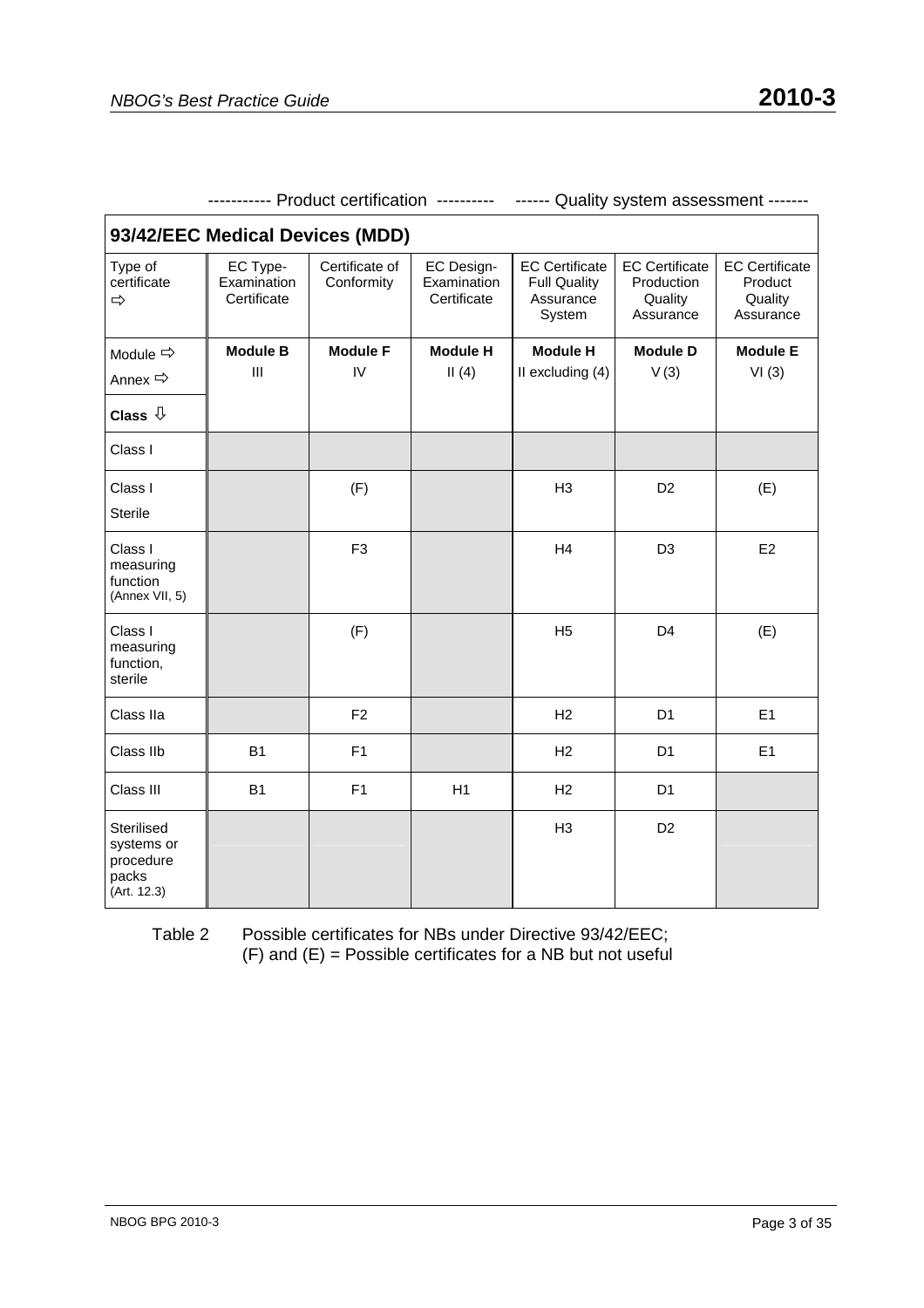| 98/79/EC In Vitro Diagnostic Medical Devices (IVDD) |                                                  |                                        |                                 |                                          |                |                                                             |                |                                                             |                                                      |
|-----------------------------------------------------|--------------------------------------------------|----------------------------------------|---------------------------------|------------------------------------------|----------------|-------------------------------------------------------------|----------------|-------------------------------------------------------------|------------------------------------------------------|
| Type of<br>certificate<br>⇨                         | EC<br>Design-<br>Examina-<br>tion<br>Certificate | EC Type-<br>Examination<br>Certificate | Certificate<br>of<br>Conformity | EC Design-<br>Examination<br>Certificate |                | EC<br>Certificate<br>Full<br>Quality<br>Assurance<br>System |                | <b>EC Certificate</b><br>Production<br>Quality<br>Assurance | EC<br>Certificate<br>Product<br>Quality<br>Assurance |
| Module $\Rightarrow$                                | <b>Module A</b>                                  | <b>Module B</b>                        | <b>Module F</b>                 | <b>Module H</b>                          |                | <b>Module H</b>                                             |                | <b>Module D</b>                                             | <b>Module E</b>                                      |
| Annex $\Rightarrow$                                 | III(6)                                           | $\vee$                                 | VI                              |                                          | IV(4)/IV(6)    | IV<br>excluding                                             |                | VII (3) / VII (5)                                           |                                                      |
| Type of<br>device<br>⇩                              |                                                  |                                        |                                 |                                          |                | (4, 6)                                                      |                |                                                             |                                                      |
| List A                                              |                                                  | <b>B2</b>                              |                                 | H <sub>6</sub>                           | V <sub>1</sub> | H7                                                          | D <sub>5</sub> | V <sub>2</sub>                                              |                                                      |
| List B                                              |                                                  | <b>B2</b>                              | F <sub>4</sub>                  |                                          |                | H7                                                          | D <sub>5</sub> |                                                             |                                                      |
| Devices for<br>self-testing                         | A <sub>1</sub>                                   | <b>B2</b>                              | F4                              |                                          |                | H7                                                          | D <sub>5</sub> |                                                             |                                                      |
| Devices for<br>performance<br>evaluation            |                                                  |                                        |                                 |                                          |                |                                                             |                |                                                             |                                                      |
| General<br><b>Devices</b><br>(Art. 9.1)             |                                                  |                                        |                                 |                                          |                |                                                             |                |                                                             |                                                      |

----------- Product certification ----------------- ---- Quality system assessment ----

Table 3 Possible certificates for Notified Bodies under Directive 98/79/EC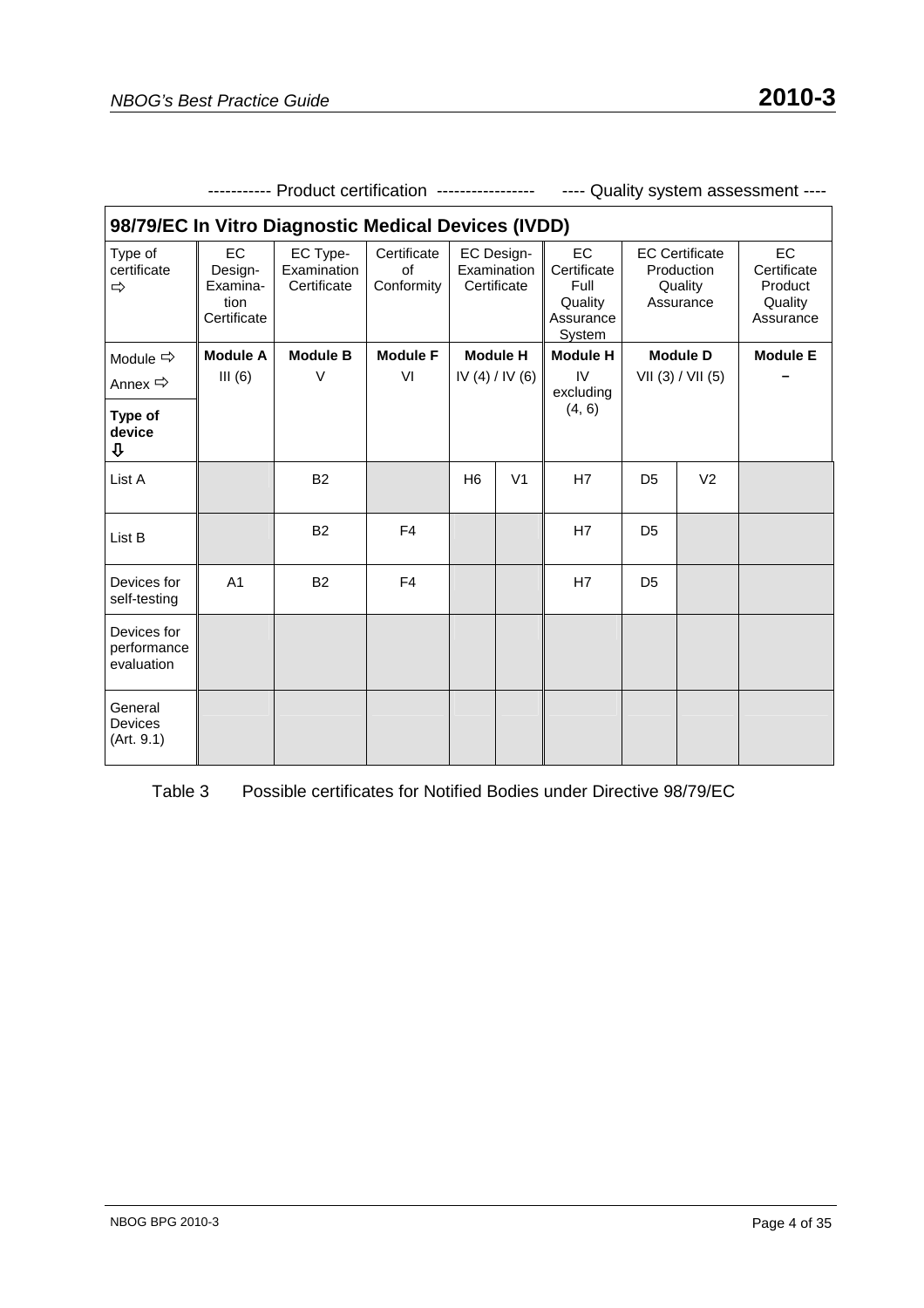|                                                                                                            | ---------- Product certification ----------- |                              |                                                 |                                                                     | Quality system assessment -----                             |                                                          |  |  |
|------------------------------------------------------------------------------------------------------------|----------------------------------------------|------------------------------|-------------------------------------------------|---------------------------------------------------------------------|-------------------------------------------------------------|----------------------------------------------------------|--|--|
| 90/385/EEC Active Implantable Medical Devices (AIMDD)                                                      |                                              |                              |                                                 |                                                                     |                                                             |                                                          |  |  |
| Type of<br>certificate<br>⇨                                                                                | EC Type-<br>Examination<br>Certificate       | Certificate of<br>Conformity | <b>EC Design-</b><br>Examination<br>Certificate | <b>EC Certificate</b><br><b>Full Quality</b><br>Assurance<br>System | <b>EC Certificate</b><br>Production<br>Quality<br>Assurance | <b>EC Certificate</b><br>Product<br>Quality<br>Assurance |  |  |
| Module $\Rightarrow$                                                                                       | <b>Module B</b>                              | <b>Module F</b>              | <b>Module H</b>                                 | <b>Module H</b>                                                     | <b>Module D</b>                                             | <b>Module E</b>                                          |  |  |
| Annex $\Rightarrow$                                                                                        | 3                                            | 4                            | 2(4)                                            | 2 excluding (4)                                                     | 5(3)                                                        |                                                          |  |  |
| Type of<br>device<br>Other devices<br>than custom-<br>made or<br>intended for<br>clinical<br>investigation | B <sub>3</sub>                               | F <sub>5</sub>               | H <sub>8</sub>                                  | H9                                                                  | D <sub>6</sub>                                              |                                                          |  |  |

Table 4 Possible certificates for Notified Bodies under Directive 90/385/EEC

#### **General comments about the certificates**

- 1. A Notified Body (NB) may, under the medical devices directives, issue only those certificates listed in this document. Especially it is worth notice that certificates according to 93/42/EEC Annex VII (MDD), 98/79/EC Annex III (IVDD) except for self-test devices, are not to be issued by a NB.
- 2. However an organisation designated as an NB may issue other certificates e.g. to a specific standard in its position as an accredited certification body. Those certificates must not make any reference to the Notified Body status of the certification body.
- 3. Each certificate shall unambiguously refer to the relevant part of the directive (Annex, section). Certificates refer to the parent Directive only, i.e. they should not mention subsequent amendments [3]. A reference to harmonized standards or other documents may be accepted as supplementary information.
- 4. A certificate should not carry the CE mark. The CE mark is only intended to be used on devices and associated instructions for use.
- 5. The scope of product certification certificates must unambiguously describe the device(s) covered. In the case of Quality system approvals it is preferable that the scope of products covered by a certificate shall be stated through a list of GMDN categories, sub categories (when available), templates and/or terms. Irrespective of the description used in/with the certificate the NB must set out a system that enables the determination of the devices, including their classification, covered by the certificate.
- 6. The Directives limit the maximum validity for certificates except for certificates according to Module F "EC Verification" and within Directive 98/79/EC for certificates according to Annex VII "Quality assurance production" – generally to 5 years. However,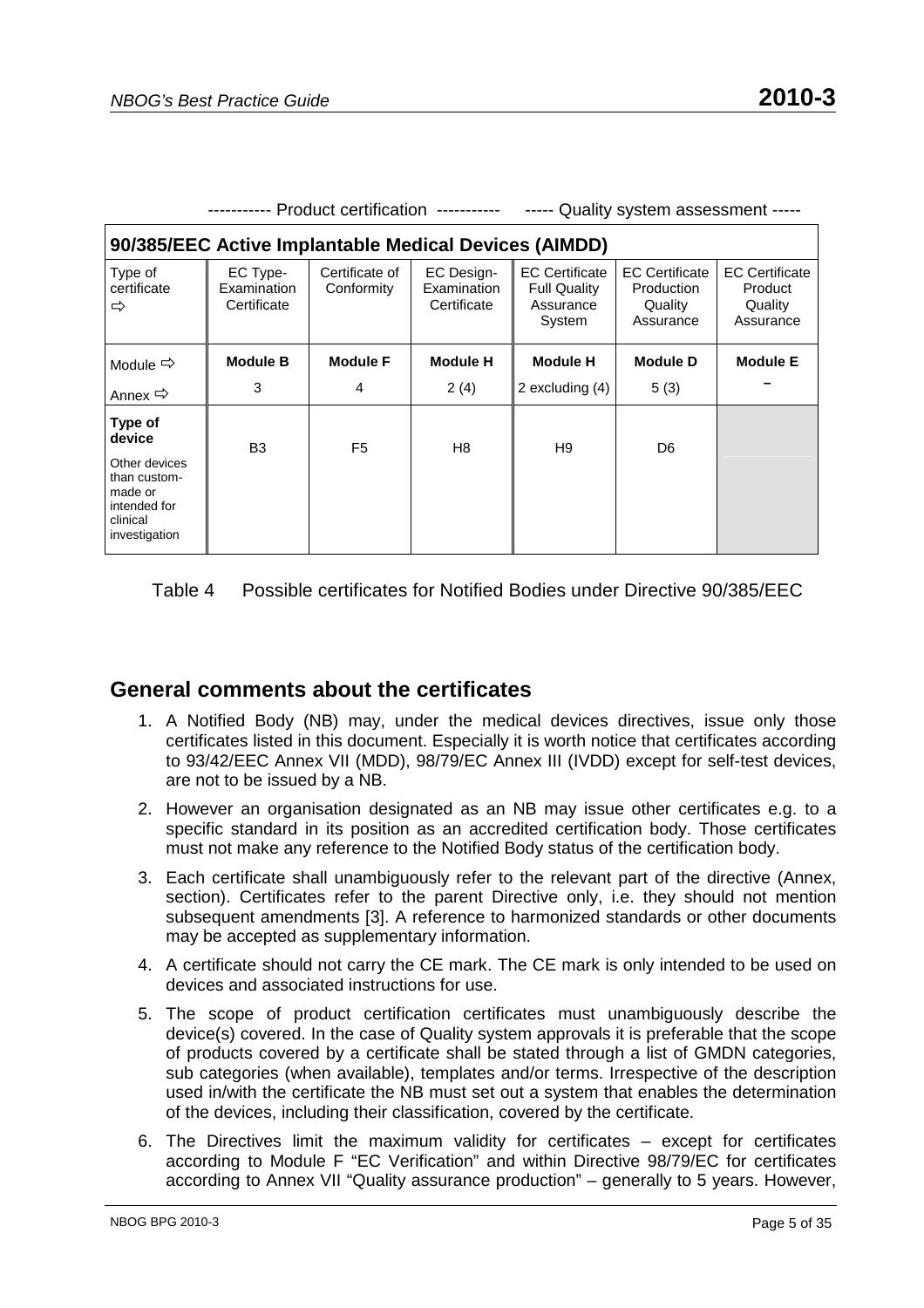it is strongly recommended to limit the validity of all quality system related certificates to 5 years. Certificates according to Module F "EC Verification" and also the "Verification of manufactured products" under Directive 98/79/EC, Annexes IV and VII, are related to individual devices and/or batches and normally without limitation in time.

7. Certificates can only be issued to one manufacturer (natural or legal person). This does not allow the concept of "doing business as" (dba) certificates, i.e. different "names" of a manufacturer on one certificate.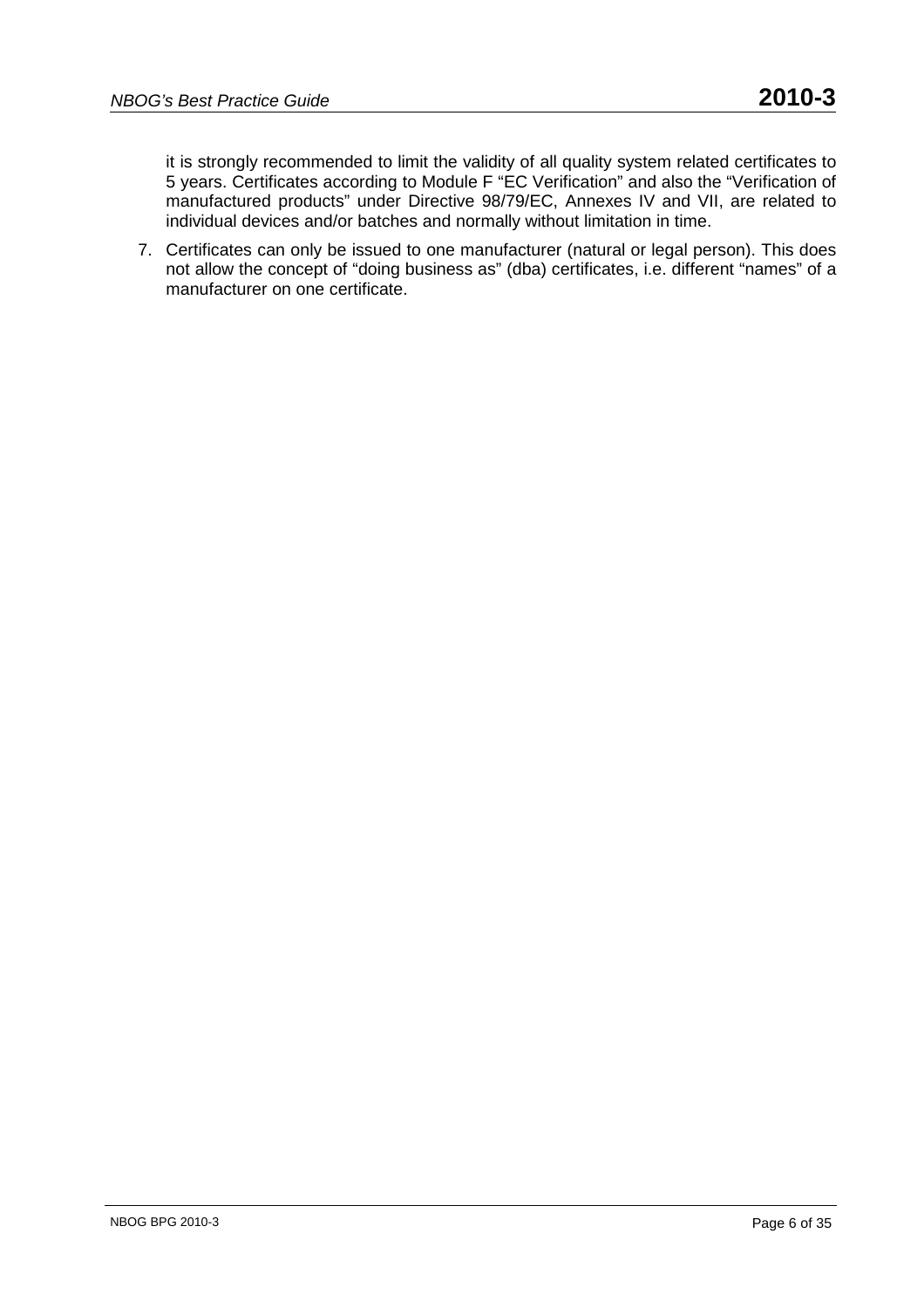# **Specific recommendations for the individual certificates**

**Certificates to be issued under MDD – overview see table 2** 

**B1** 

# **EC Type-Examination Certificate Directive 93/42/EEC on Medical Devices, Annex III**

(Devices in Class IIb and III)

Each certificate shall be identified through a title and a subtitle as specified above.

The certificate according to MDD, Annex III must at least contain the following information:

- 1. The name, address and identification number of the Notified Body
- 2. The name and address of the manufacturer
- 3. A unique number identifying the certificate
- 4. The date of issue
- 5. The validity (5 years maximum)
- 6. A legally binding signature of the Notified Body according to the applicable national law
- 7. Data needed for identification of the approved type (mark and model) covered by the certificate, preferable including a description of the intended purpose, utilizing the GMDN code
- 8. Performed examinations and tests, e.g. reference to relevant test reports
- 9. The conclusions of the examination, e.g. a statement that the Notified Body has performed an examination in accordance with MDD Annex III (4) and found that the type conforms to the relevant provisions of MDD
- 10. A reference to relevant parts of the documentation

**Comment**: Supplements to an EC Type-Examination Certificate are part of the original certificate (MDD Annex III, (6)); they do not have any separate period of validity. Changes to the approved product must receive further approval (MDD III (6)).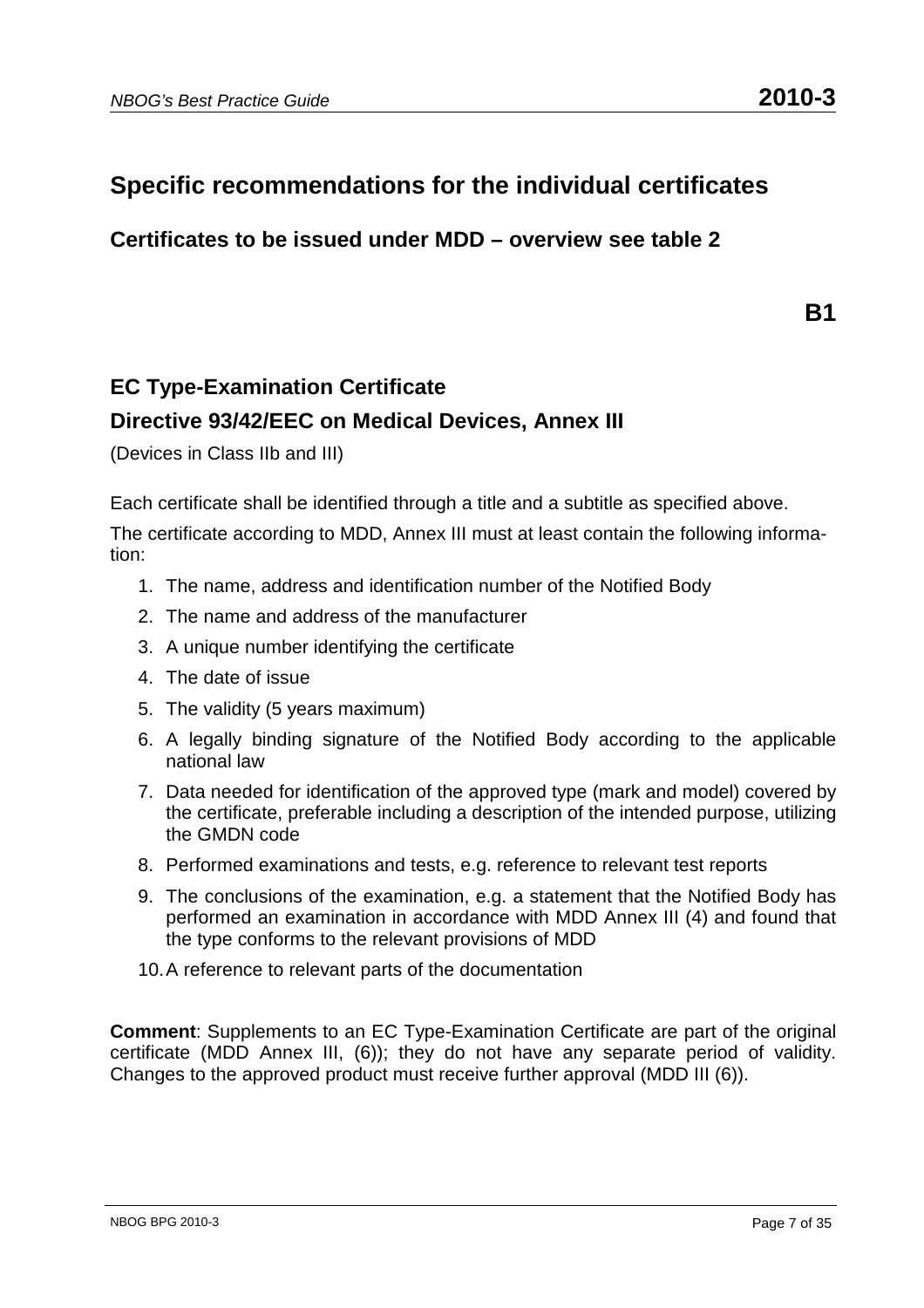#### **Directive 93/42/EEC on Medical Devices, Annex IV**

(Certificate issued with reference to a specific EC Type-Examination Certificate, Devices in Class IIb and III)

Each certificate shall be identified through a title and a subtitle as specified above.

- 1. The name, address and identification number of the Notified Body
- 2. The name and address of the manufacturer
- 3. A unique number identifying the certificate
- 4. The date of issue
- 5. A legally binding signature of the Notified Body according to the applicable national law
- 6. Data needed for identification of the verified devices (as stated in the corresponding type-examination certificate) and including batches/serial numbers
- 7. Performed examinations and tests, e.g. reference to relevant standards/test reports
- 8. Reference to the EC Type-examination Certificate (Annex III)
- 9. A statement that the Notified Body has performed examinations and tests in accordance with MDD Annex IV (4) and found that the device(s) or batches of devices conforms with the type described in the EC Type-Examination Certificate and meet the applicable requirements of MDD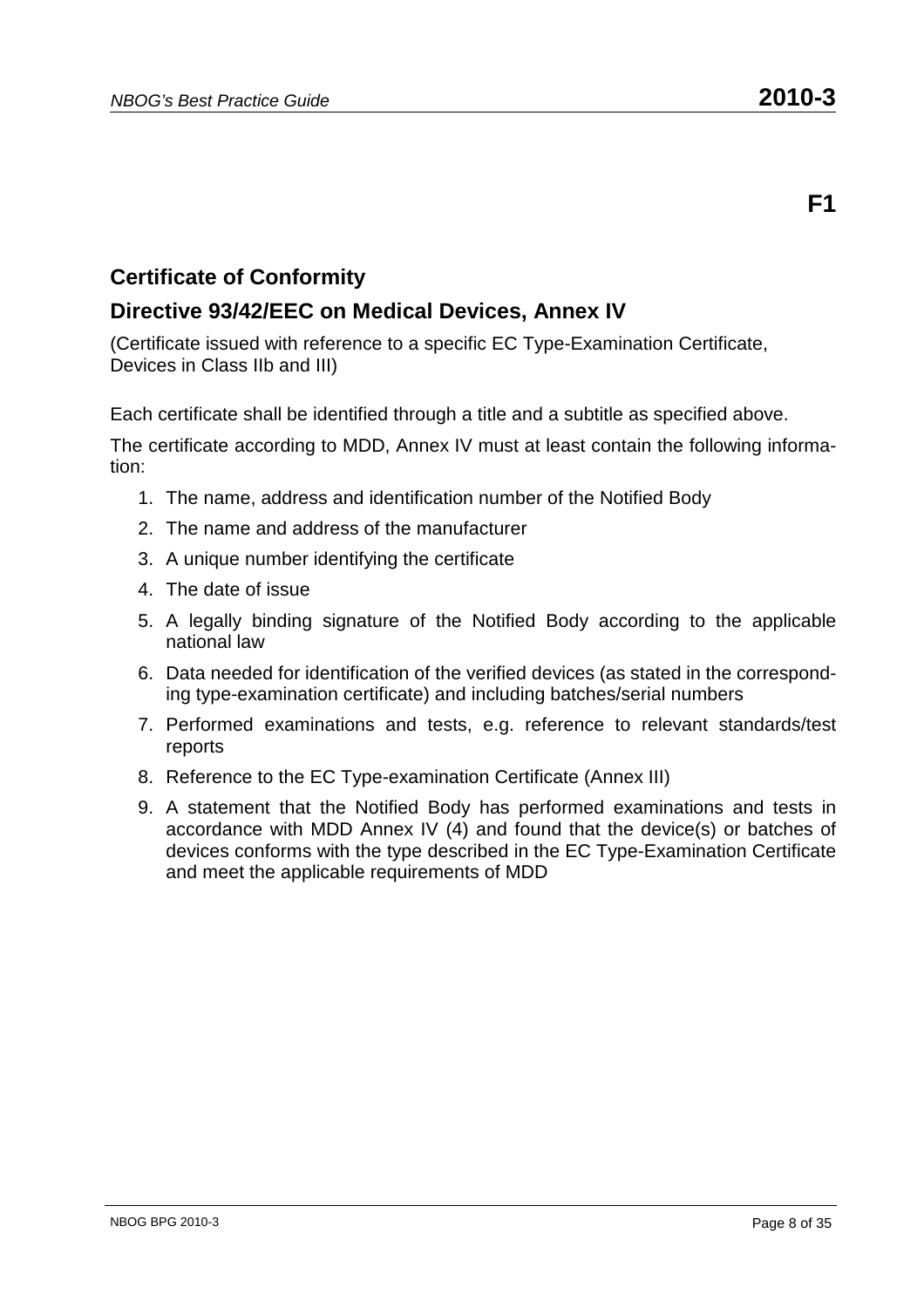### **Directive 93/42/EEC on Medical devices, Annex IV**

(Certificate issued with reference to a technical documentation. Devices in Class IIa)

Each certificate shall be identified through a title and a subtitle as specified above.

- 1. The name, address and identification number of the Notified Body
- 2. The name and address of the manufacturer
- 3. A unique number identifying the certificate
- 4. The date of issue
- 5. A legally binding signature of the Notified Body according to the applicable national law
- 6. Data needed for identification of the device(s) (mark and model, batches/serial numbers) covered by the certificate
- 7. Performed examinations and tests, e.g. reference to relevant standards/test reports
- 8. A statement that the Notified Body has performed examinations and tests in accordance with MDD Annex IV (4) and found that the device(s) or batches of devices conform(s) with the technical documentation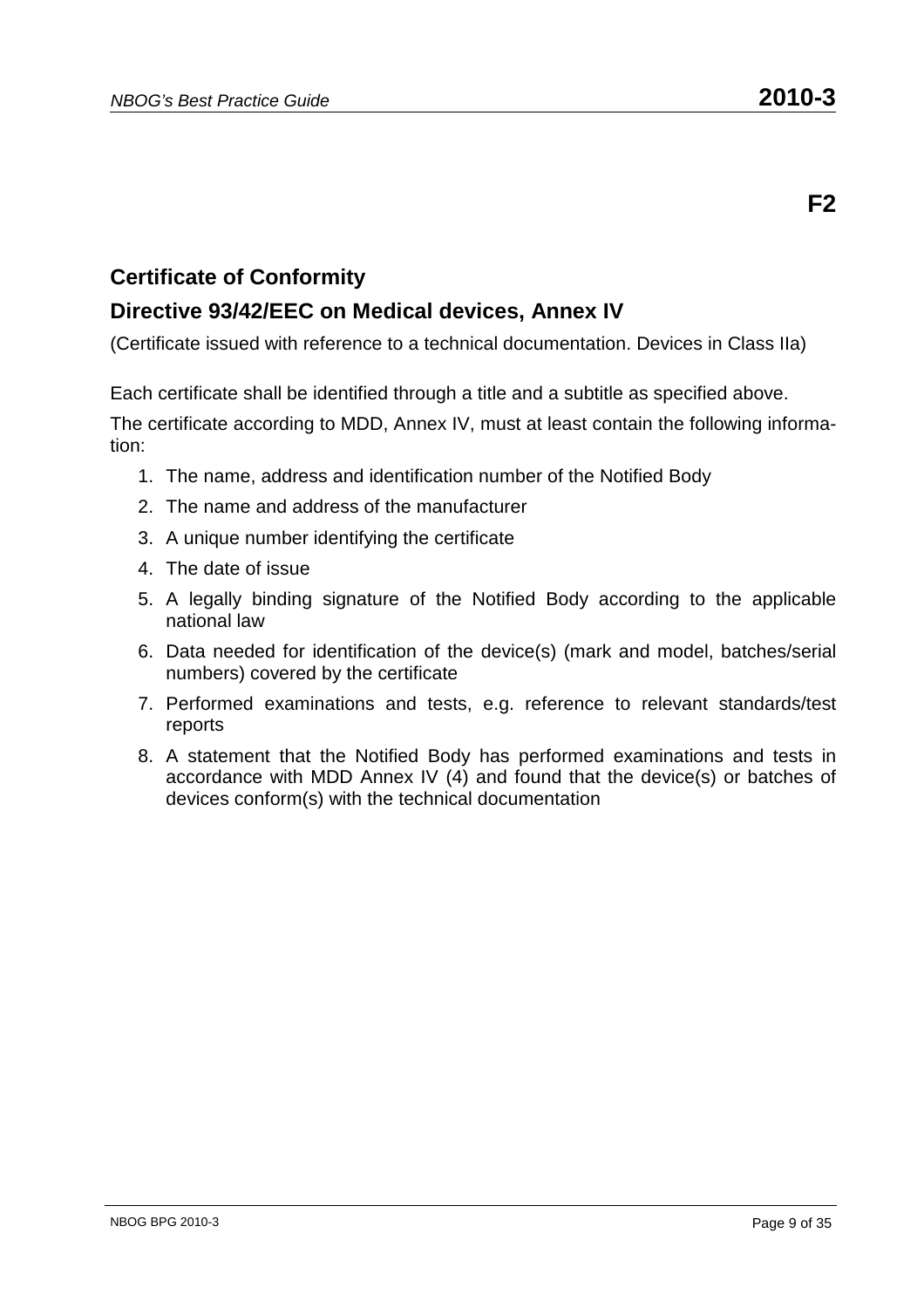#### **Directive 93/42/EEC on Medical devices, Annex IV**

(Certificate issued with reference to a technical documentation, Devices in Class I with measuring function)

Each certificate shall be identified through a title and a subtitle as specified above.

- 1. The name, address and identification number of the Notified Body
- 2. The name and address of the manufacturer
- 3. A unique number identifying the certificate
- 4. The date of issue
- 5. A legally binding signature of the Notified Body according to the applicable national law
- 6. Data needed for identification of the device (s) (mark and model, batches and serial numbers) covered by the certificate
- 7. Performed examinations and tests, e.g. reference to relevant standards/test reports
- 8. A statement that the Notified Body has performed examinations and tests in accordance with MDD Annex IV (4) and found that the device (s) or batches of devices conforms – restricted to the metrological requirements – with the technical documentation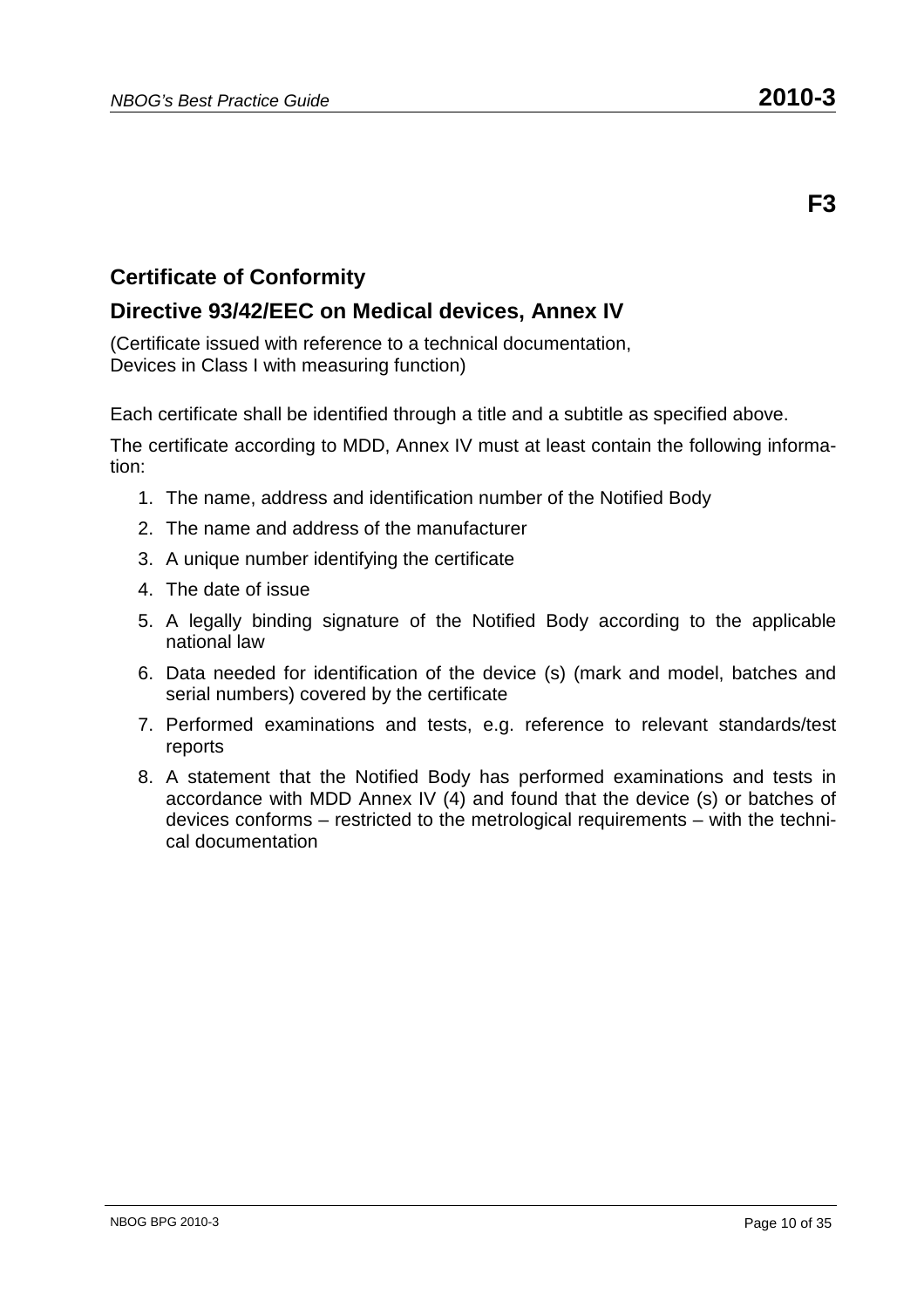**H1** 

# **EC Design-Examination Certificate**

### **Directive 93/42/EEC on Medical Devices, Annex II (4)**

(Devices in Class III)

Each certificate shall be identified through a title and a subtitle as specified above.

The certificate according to MDD, Annex II (4) must at least contain the following information:

- 1. The name, address and identification number of the Notified Body
- 2. The name and address of the manufacturer (legally responsible)
- 3. A unique number identifying the certificate
- 4. The date of issue
- 5. The validity (5 years maximum) from the date of issue to the expiration date
- 6. A legally binding signature of the Notified Body according to the applicable national law
- 7. Data needed for identification of the approved design, devices (mark and model) covered by the certificate, preferable including a description of the intended purpose, utilizing the GMDN code
- 8. Performed examinations, e.g. reference to relevant report(s)
- 9. The conclusions of the examination, e.g. a statement that the Notified Body has performed an examination of the design dossier relating to the device in accordance with MDD Annex II (4) and found that the design of the device conforms to the requirements of MDD

**Comment**: Supplements to the EC Design-Examination Certificate are part of the original certificate (MDD Annex II, (4)); they do not have any separate period of validity.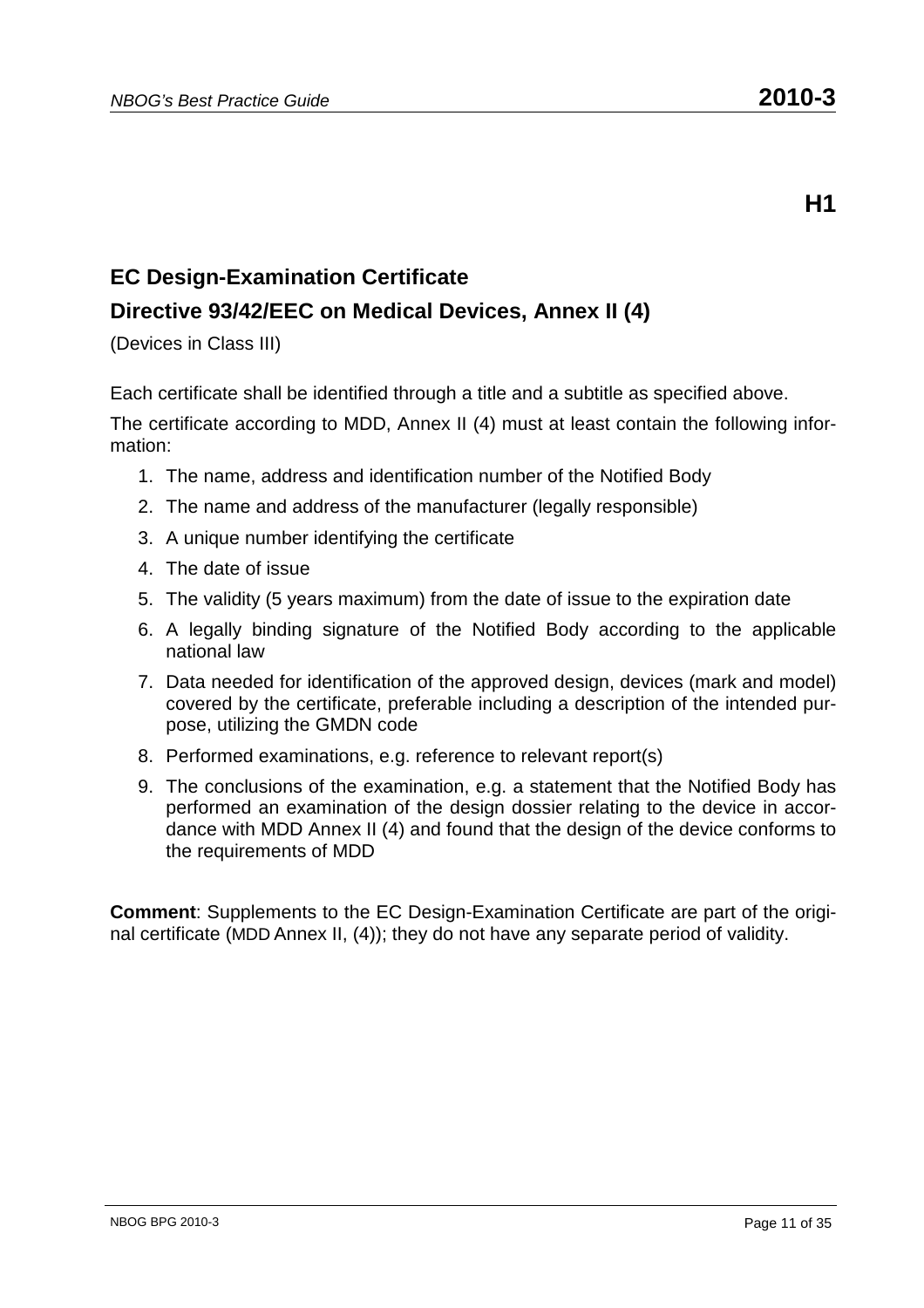# **EC Certificate**

#### **Full Quality Assurance System**

### **Directive 93/42/EEC on Medical devices, Annex II excluding (4)**

(Devices in Class IIa, IIb or III)

Each certificate shall be identified through a title and a subtitle as specified above.

- 1. The name, address and identification number of the Notified Body
- 2. The name and address of the manufacturer
- 3. A unique number identifying the certificate
- 4. The date of issue
- 5. The validity (5 years at maximum)
- 6. A legally binding signature of the Notified Body according to the applicable national law
- 7. Data needed for identification of the devices or product categories concerned for which the quality system is being applied. It is preferable that the scope of a certificate shall be stated through a list of GMDN categories, sub categories (when available), templates, terms and/or devices (mark and model). Irrespective of the description used in/with the certificate the NB must be able to demonstrate on request, which (individual) devices are covered by the certificate
- 8. If appropriate, the facilities, covered by the certificate
- 9. Reference to relevant audit report(s)
- 10. The conclusion of the inspection e.g. a statement that the Notified Body has audited the quality system in accordance with MDD Annex II and found that the quality system meets the requirements of MDD Annex II
- 11. If appropriate, a note that for the placing on the market of Class III devices covered by this certificate, an EC design-examination certificate according to MDD Annex II (4) is required
- 12. A note concerning the required surveillance as referred to in MDD Annex II (5)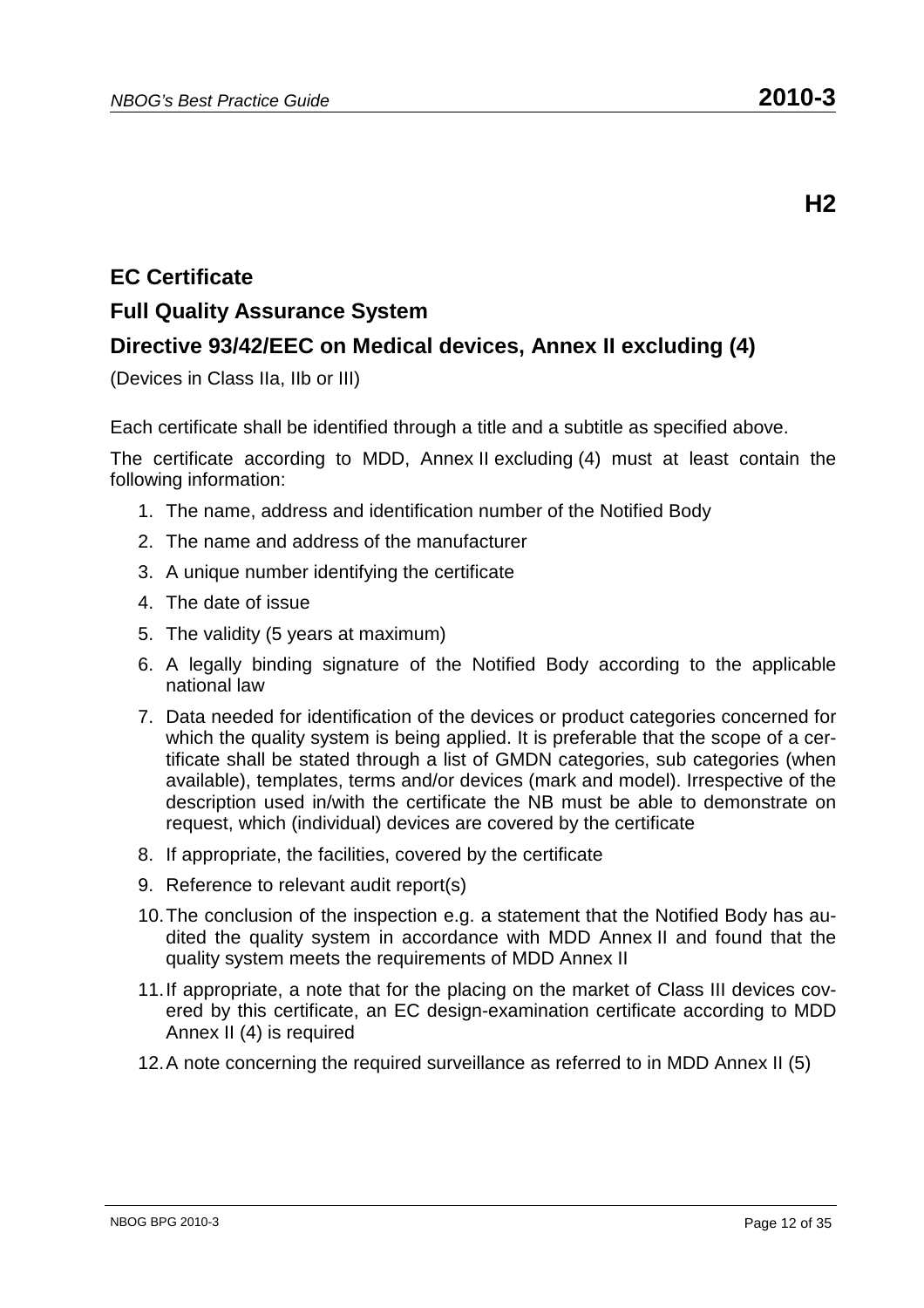**H3** 

# **EC Certificate**

## **Full Quality Assurance System**

# **Directive 93/42/EEC on Medical devices, Annex II excluding (4)**

(Class I devices in sterile conditions and sterilised systems or procedure packs)

Each certificate shall be identified through a title and a subtitle as specified above.

- 1. The name, address and identification number of the Notified Body
- 2. The name and address of the manufacturer
- 3. A unique number identifying the certificate
- 4. The date of issue
- 5. The validity (5 years at maximum)
- 6. A legally binding signature of the Notified Body according to the applicable national law
- 7. Data needed for identification of the devices or product categories concerned for which the quality system is being applied. It is preferable that the scope of a certificate shall be stated through a list of GMDN categories, sub categories (when available), templates, terms and/or devices (mark and model). Irrespective of the description used in/with the certificate the NB must be able to demonstrate on request, which (individual) devices are covered by the certificate
- 8. If appropriate, the facilities, covered by the certificate
- 9. Reference to relevant audit report(s)
- 10. The conclusions of the inspection, e.g. a statement that the Notified Body has audited the quality system – restricted to the aspects of manufacture concerned with securing and maintaining sterile conditions – in accordance with MDD Annex II and found that the quality system meets the requirements of MDD Annex II
- 11. A note concerning the required surveillance as referred to in MDD Annex II (5)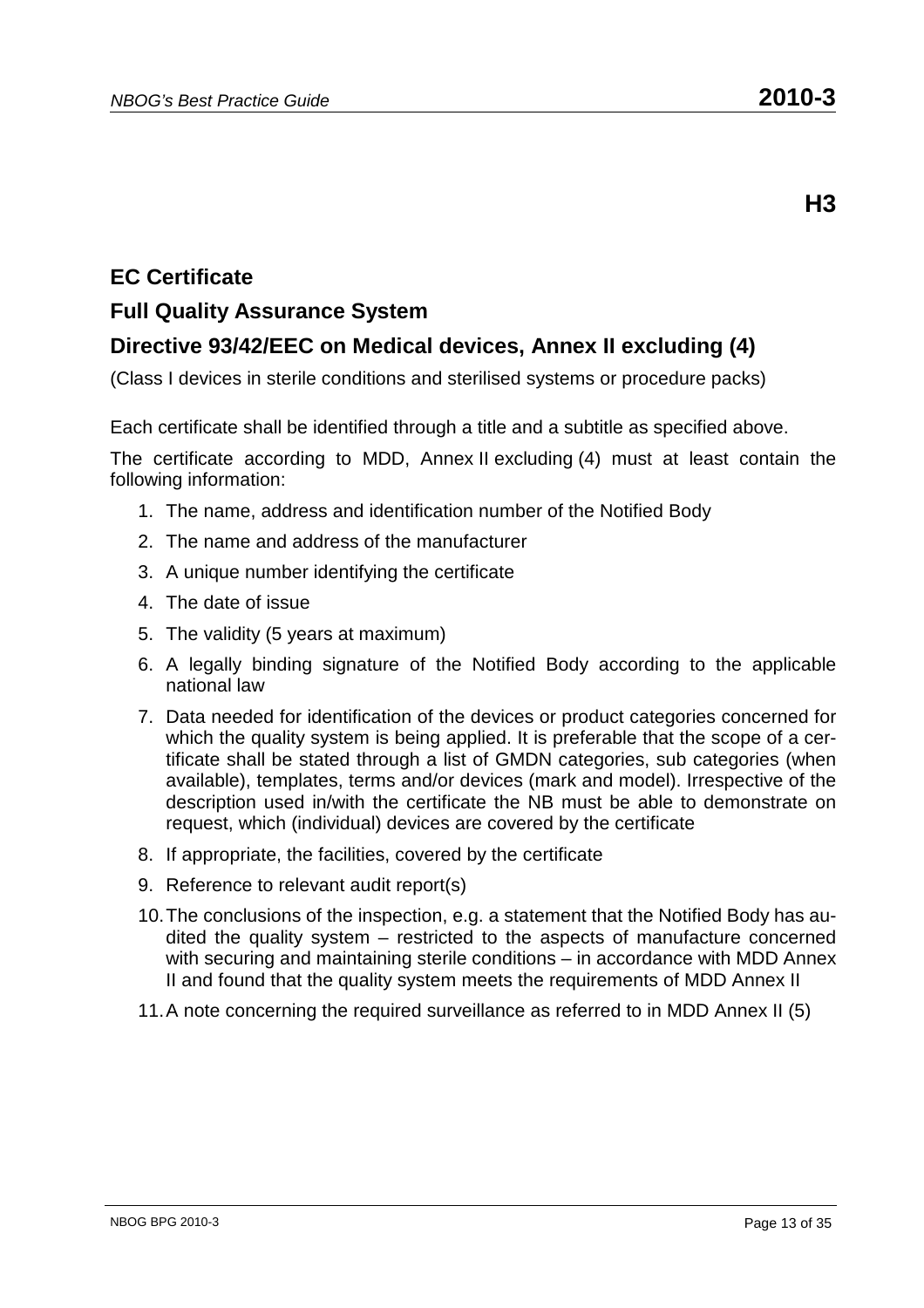# **EC Certificate**

### **Full Quality Assurance System**

# **Directive 93/42/EEC on Medical devices, Annex II excluding (4)**

(Devices in Class I with measuring function)

Each certificate shall be identified through a title and a subtitle as specified above.

- 1. The name, address and identification number of the Notified Body
- 2. The name and address of the manufacturer
- 3. A unique number identifying the certificate
- 4. The date of issue
- 5. The validity (5 years at maximum)
- 6. A legally binding signature of the Notified Body according to the applicable national law
- 7. Data needed for identification of the devices or product categories concerned for which the quality system is being applied. It is preferable that the scope of a certificate shall be stated through a list of GMDN categories, sub categories (when available), templates, terms and/or devices (mark and model). Irrespective of the description used in/with the certificate the NB must be able to demonstrate on request, which (individual) devices are covered by the certificate
- 8. If appropriate, the facilities, covered by the certificate
- 9. Reference to relevant audit report(s)
- 10. The conclusions of the inspection, e.g. a statement that the Notified Body has audited the quality system – restricted to the aspects of manufacture concerned with the conformity of the devices with metrological requirements – in accordance with MDD Annex II and found that the quality system meets the requirements of MDD Annex II
- 11. A note concerning the required surveillance as referred to in MDD Annex II (5)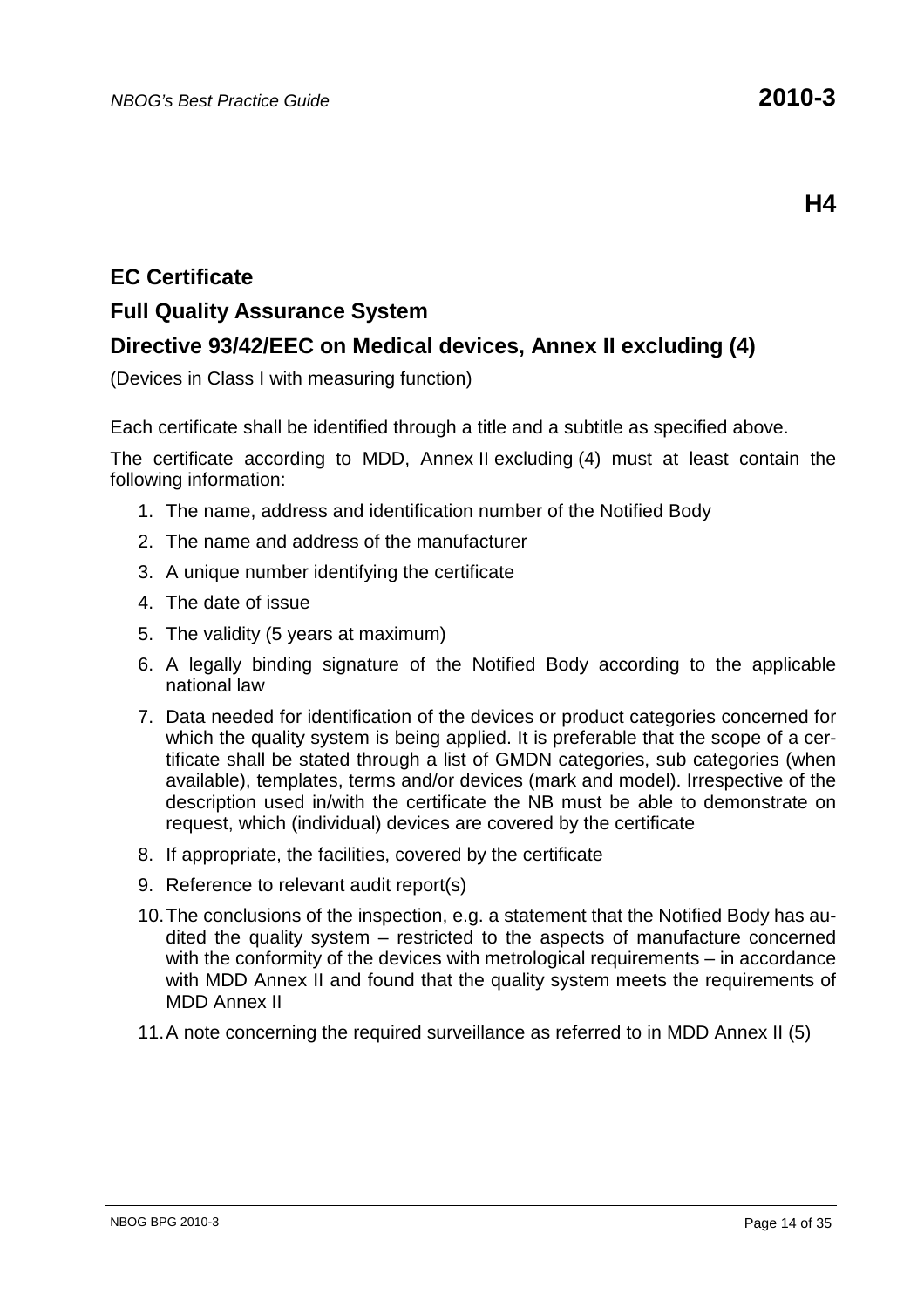**H5** 

# **EC Certificate**

## **Full Quality Assurance System**

### **Directive 93/42/EEC on Medical devices, Annex II excluding (4)**

(Devices in Class I with measuring function and in sterile condition)

Each certificate shall be identified through a title and a subtitle as specified above.

- 1. The name, address and identification number of the Notified Body
- 2. The name and address of the manufacturer
- 3. A unique number identifying the certificate
- 4. The date of issue
- 5. The validity (5 years at maximum)
- 6. A legally binding signature of the Notified Body according to the applicable national law
- 7. Data needed for identification of the devices or product categories concerned for which the quality system is being applied. It is preferable that the scope of a certificate shall be stated through a list of GMDN categories, sub categories (when available), templates, terms and/or devices (mark and model). Irrespective of the description used in/with the certificate the NB must be able to demonstrate on request, which (individual) devices are covered by the certificate
- 8. If appropriate, the facilities, covered by the certificate
- 9. Reference to relevant audit report(s)
- 10. The conclusions of the inspection, e.g. a statement that the Notified Body has audited the quality system – restricted to the aspects of manufacture concerned with the conformity of the devices with metrological requirements and with securing and maintaining sterile conditions – in accordance with MDD Annex II and found that the quality system meets the requirements of MDD Annex II
- 11. A note concerning the required surveillance as referred to in MDD Annex II (5)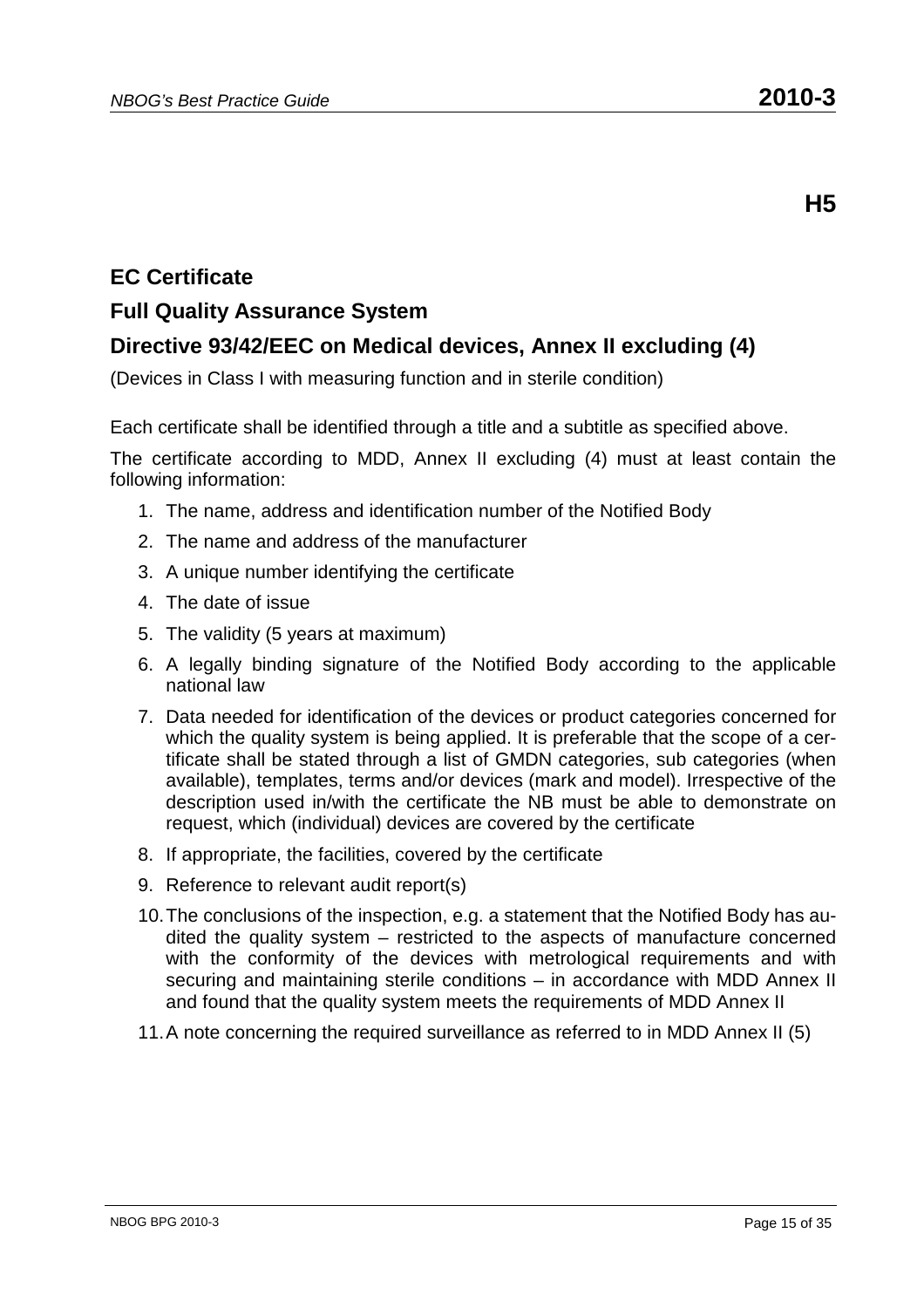# **EC Certificate – Production Quality Assurance Directive 93/42/EEC on Medical devices, Annex V**

(Devices in Class IIa, IIb or III)

Each certificate shall be identified through a title and a subtitle as specified above.

The certificate according to MDD, Annex V must at least contain the following additional information:

- 1. The name, address and identification number of the Notified Body
- 2. The name and address of the manufacturer
- 3. A unique number identifying the certificate
- 4. The date of issue
- 5. The validity (5 years at maximum)
- 6. A legally binding signature of the Notified Body according to the applicable national law
- 7. Data needed for identification of the devices or product categories concerned (e.g. as stated in the corresponding type-examination certificate) for which the quality system is being applied. It is preferable that the scope of a certificate shall be stated through a list of GMDN categories, sub categories (when available), templates, terms and/or devices (mark and model). Irrespective of the description used in/with the certificate the NB must be able to demonstrate on request, which (individual) devices are covered by the certificate
- 8. If appropriate, the facilities covered by the certificate
- 9. Reference to relevant report(s)
- 10. The conclusions of the inspection, e.g. a statement that the Notified Body has audited the quality system in accordance with MDD Annex V and found that the quality system meets the requirements in MDD Annex V
- 11. If appropriate a note that for the placing on the market of Class IIb and Class III devices covered by this certificate an EC type-examination certificate according to MDD Annex III is required
- 12. A note concerning the required surveillance as referred to in MDD Annex V (4)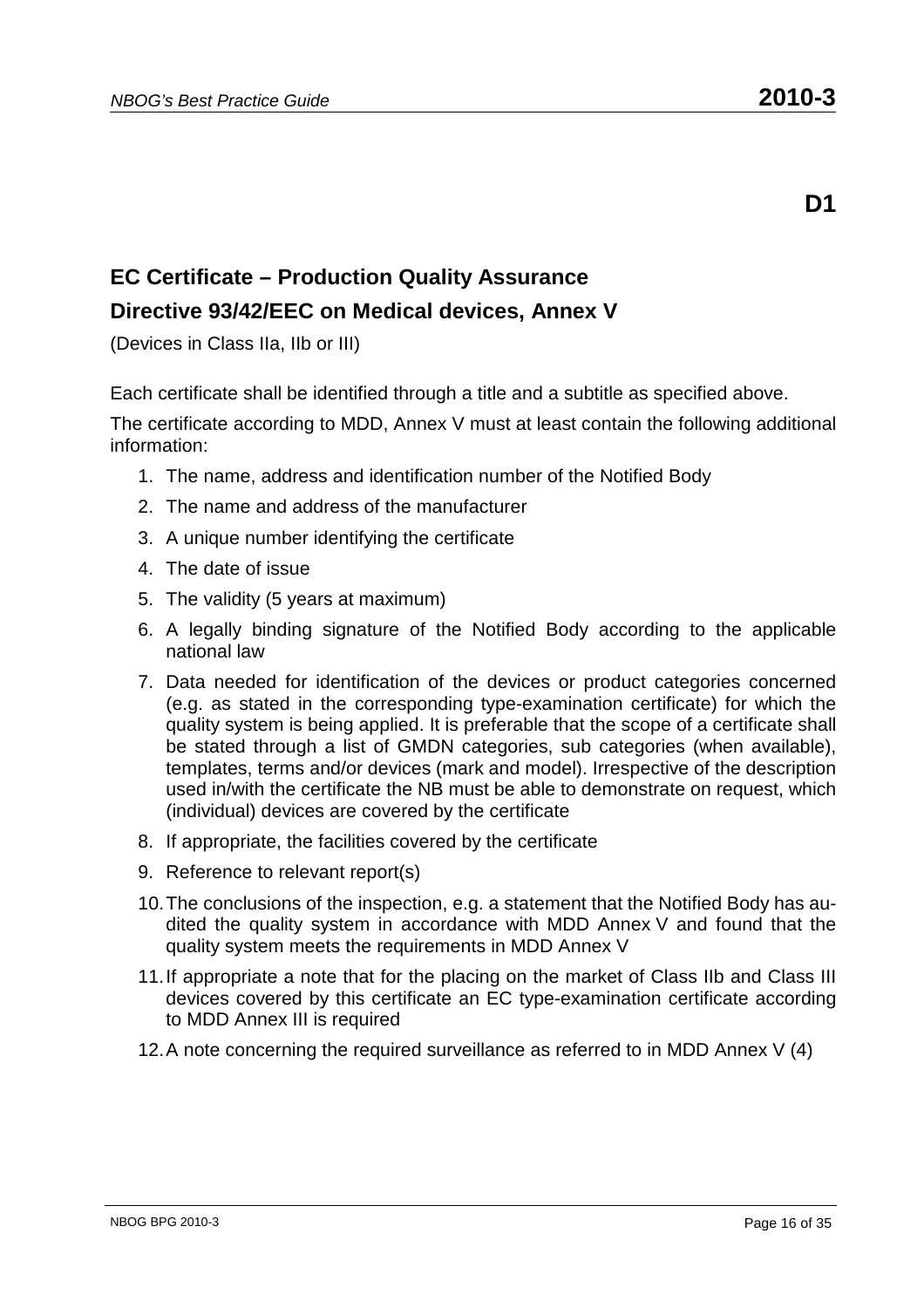# **EC Certificate – Production Quality Assurance Directive 93/42/EEC on Medical devices, Annex V**

(Class I devices in sterile conditions and sterilised systems or procedure packs)

Each certificate shall be identified through a title and a subtitle as specified above.

- 1. The name, address and identification number of the Notified Body
- 2. The name and address of the manufacturer
- 3. A unique number identifying the certificate
- 4. The date of issue
- 5. The validity (5 years at maximum)
- 6. A legally binding signature of the Notified Body according to the applicable national law
- 7. Data needed for identification of the devices or product categories concerned for which the quality system is being applied. It is preferable that the scope of a certificate shall be stated through a list of GMDN categories, sub categories (when available), templates, terms and/or devices (mark and model). Irrespective of the description used in/with the certificate the NB must be able to demonstrate on request, which (individual) devices are covered by the certificate
- 8. If appropriate, the facilities covered by the certificate
- 9. Reference to relevant report(s)
- 10. The conclusions of the inspection, e.g. a statement that the Notified Body has audited the quality system – restricted to the aspects of manufacture concerned with securing and maintaining sterile conditions – in accordance with MDD Annex V and found that the quality system meets the applicable requirements in MDD Annex V
- 11. A note concerning the required surveillance as referred to in MDD Annex V (4)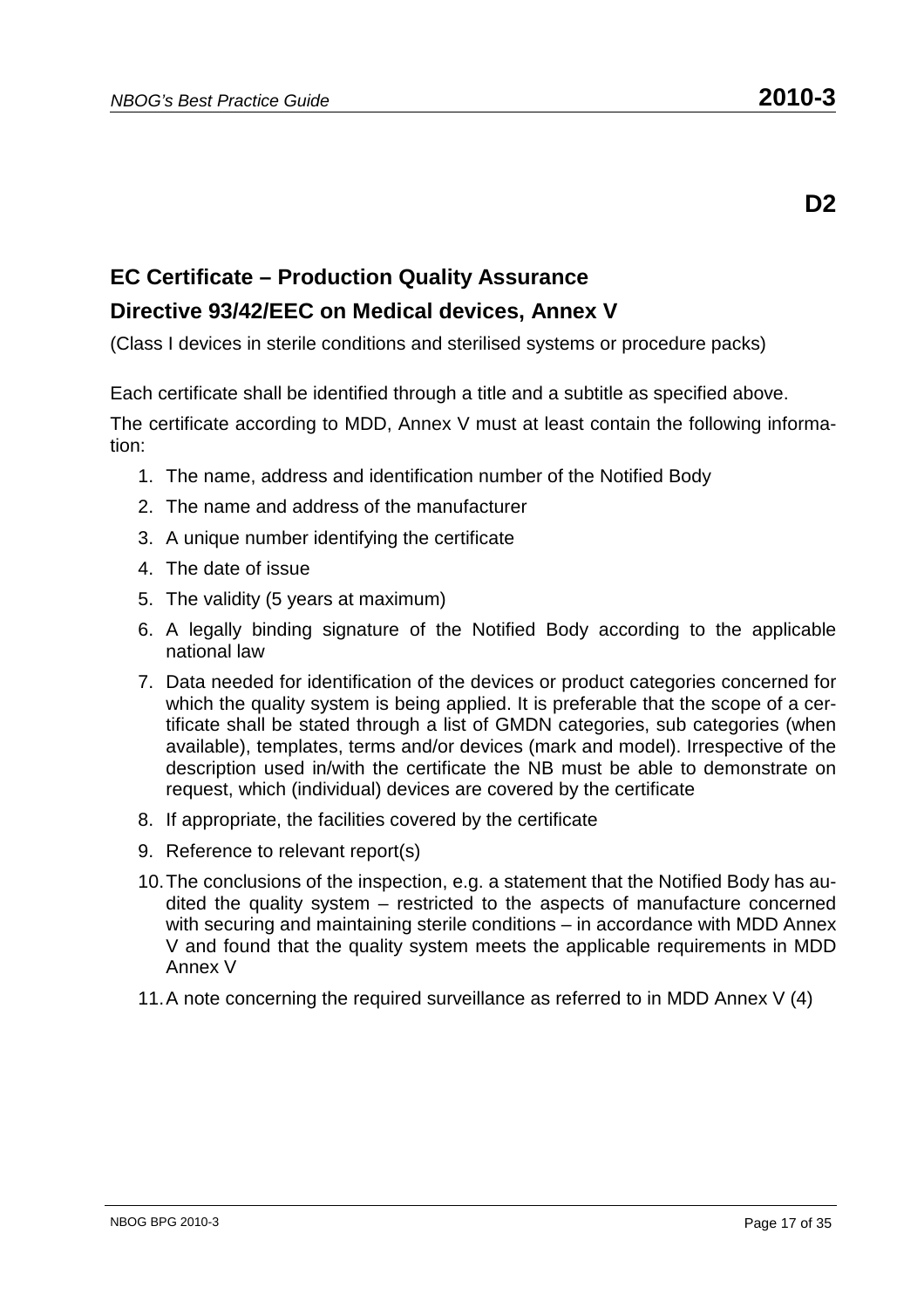# **EC Certificate – Production Quality Assurance Directive 93/42/EEC on Medical devices, Annex V**

(Devices in Class I with measuring function)

Each certificate shall be identified through a title and a subtitle as specified above.

- 1. The name, address and identification number of the Notified Body
- 2. The name and address of the manufacturer
- 3. A unique number identifying the certificate
- 4. The date of issue
- 5. The validity (5 years at maximum)
- 6. A legally binding signature of the Notified Body according to the applicable national law
- 7. Data needed for identification of the devices or product categories for which the quality system is being applied. It is preferable that the scope of a certificate shall be stated through a list of GMDN categories, sub categories (when available), templates, terms and/or devices (mark and model). Irrespective of the description used in/with the certificate the NB must be able to demonstrate on request, which (individual) devices are covered by the certificate
- 8. If appropriate, the facilities covered by the certificate
- 9. Reference to relevant report(s)
- 10. The conclusions of the inspection, e.g. a statement that the Notified Body has audited the quality system – restricted to the aspects of manufacture concerned with the conformity of the devices with metrological requirements – in accordance with MDD Annex V and found that the quality system meets the applicable requirements in MDD Annex V
- 11. A note concerning the required surveillance as referred to in MDD Annex V (4)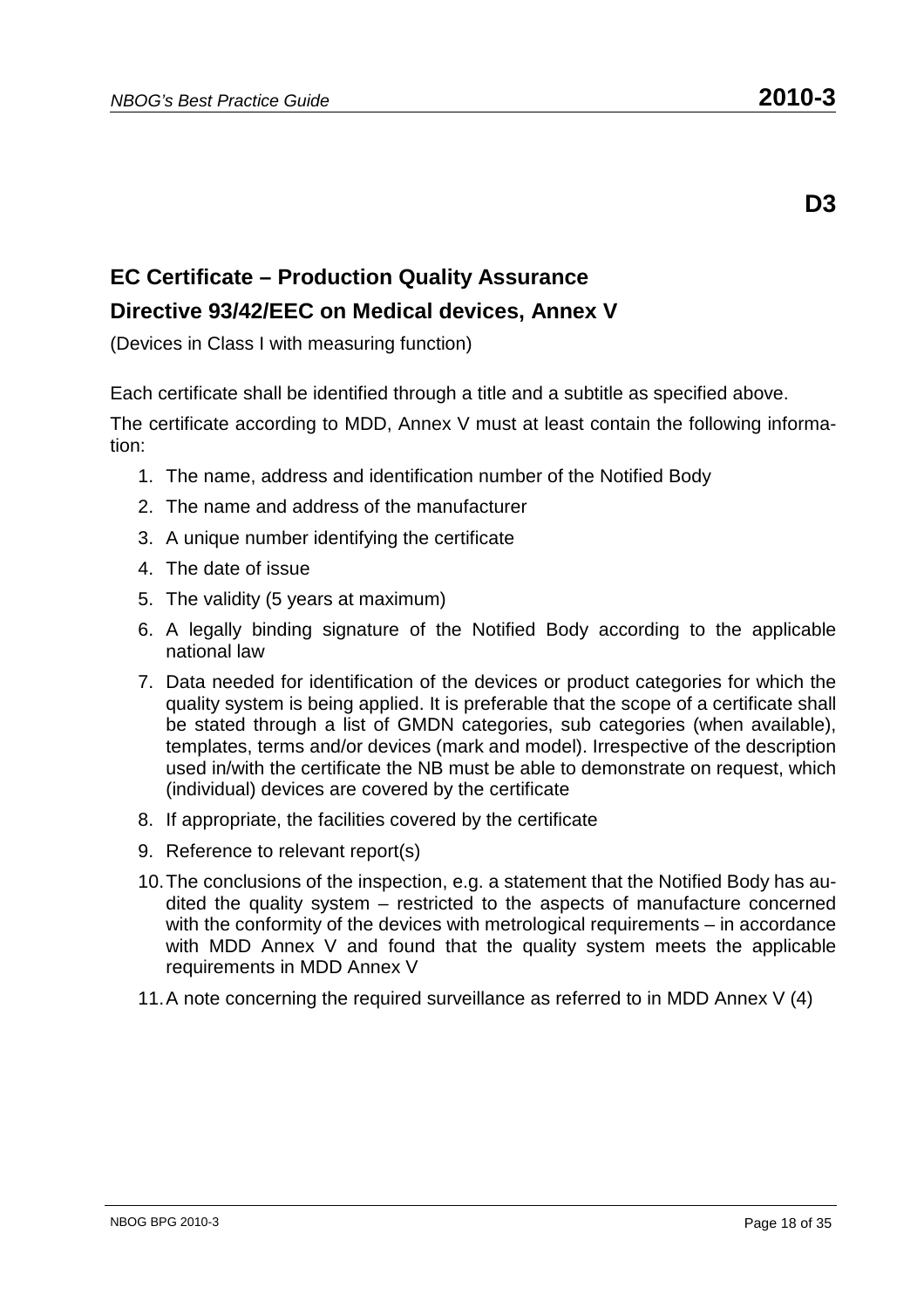**D4** 

# **EC Certificate – Production Quality Assurance Directive 93/42/EEC on Medical devices, Annex V**

(Devices in Class I with measuring function and in sterile condition)

Each certificate shall be identified through a title and a subtitle as specified above.

- 1. The name, address and identification number of the Notified Body
- 2. The name and address of the manufacturer
- 3. A unique number identifying the certificate
- 4. The date of issue
- 5. The validity (5 years at maximum)
- 6. A legally binding signature of the Notified Body according to the applicable national law
- 7. Data needed for identification of the devices or product categories for which the quality system is being applied. It is preferable that the scope of a certificate shall be stated through a list of GMDN categories, sub categories (when available), templates, terms and/or devices (mark and model). Irrespective of the description used in/with the certificate the NB must be able to demonstrate on request, which (individual) devices are covered by the certificate
- 8. If appropriate, the facilities covered by the certificate
- 9. Reference to relevant report(s)
- 10. The conclusions of the inspection, e.g. a statement that the Notified Body has audited the quality system – restricted to the aspects of manufacture concerned with the conformity of the devices with metrological requirements and with securing and maintaining sterile conditions – in accordance with MDD Annex V and found that the quality system meets the applicable requirements in MDD Annex V
- 11. A note concerning the required surveillance as referred to in MDD Annex V (4)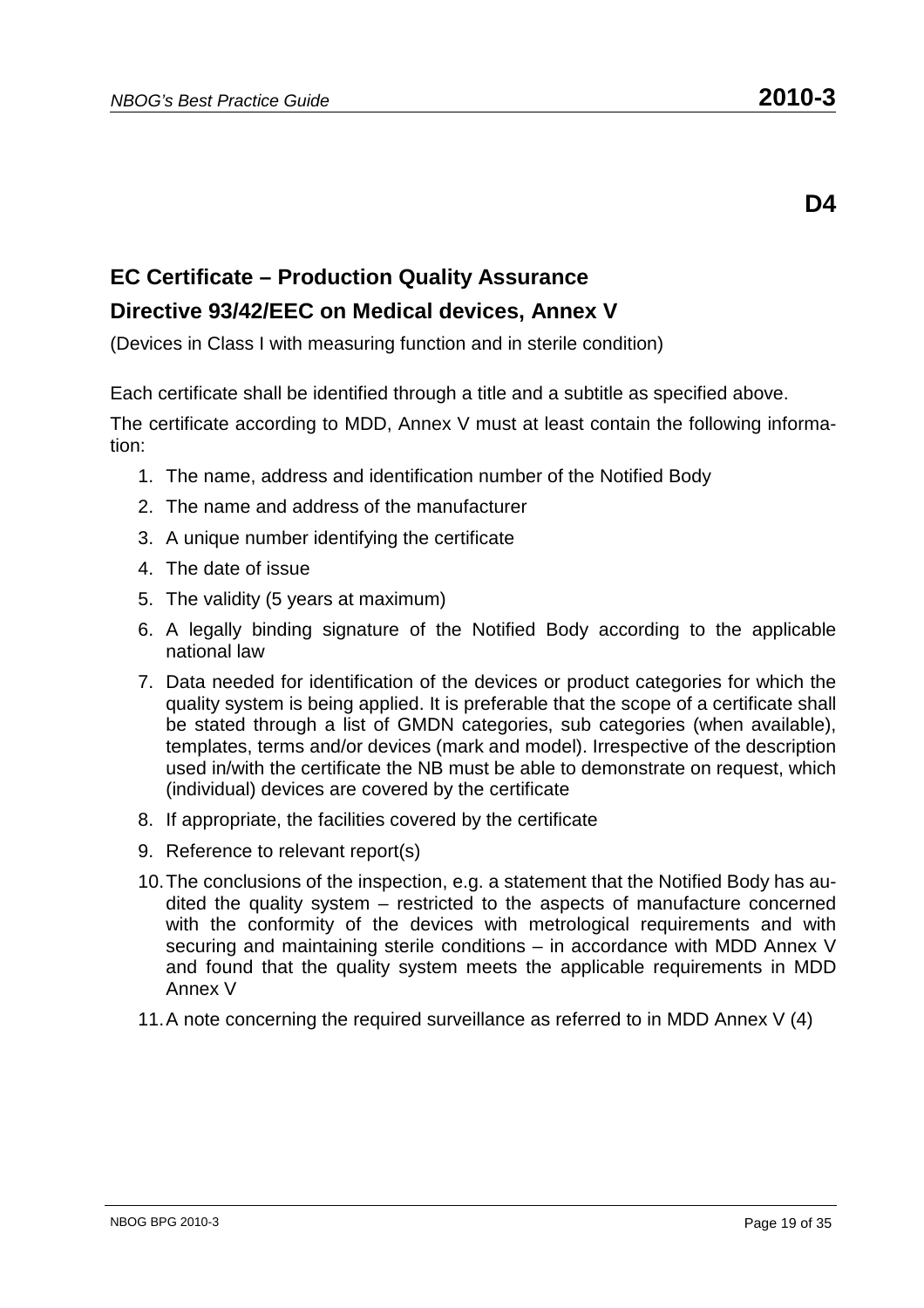# **EC Certificate – Product Quality Assurance Directive 93/42/EEC on Medical devices, Annex VI**

(Devices in Class IIa or IIb)

Each certificate shall be identified through a title and a subtitle as specified above.

- 1. The name, address and identification number of the Notified Body
- 2. The name and address of the manufacturer
- 3. A unique number identifying the certificate
- 4. The date of issue
- 5. The validity (5 years at maximum)
- 6. A legally binding signature of the Notified Body according to the applicable national law
- 7. Data needed for identification of the devices or product groups concerned for which the quality system is being applied. It is preferable that the scope of a certificate shall be stated through a list of GMDN categories, sub categories (when available), templates, terms and/or devices (mark and model). Irrespective of the description used in/with the certificate the NB must be able to demonstrate on request, which (individual) devices are covered by the certificate
- 8. If appropriate, the facilities covered by the certificate
- 9. Reference to relevant report(s)
- 10. The conclusions of the inspection, e.g. a statement that the Notified Body has audited the quality system in accordance with MDD Annex VI and found that the quality system meets the requirements in MDD Annex VI
- 11. If appropriate a note that for the placing on the market of Class IIb devices covered by this certificate an EC type-examination certificate according to MDD Annex III is required
- 12. A note concerning the required surveillance as referred to in MDD Annex VI (4)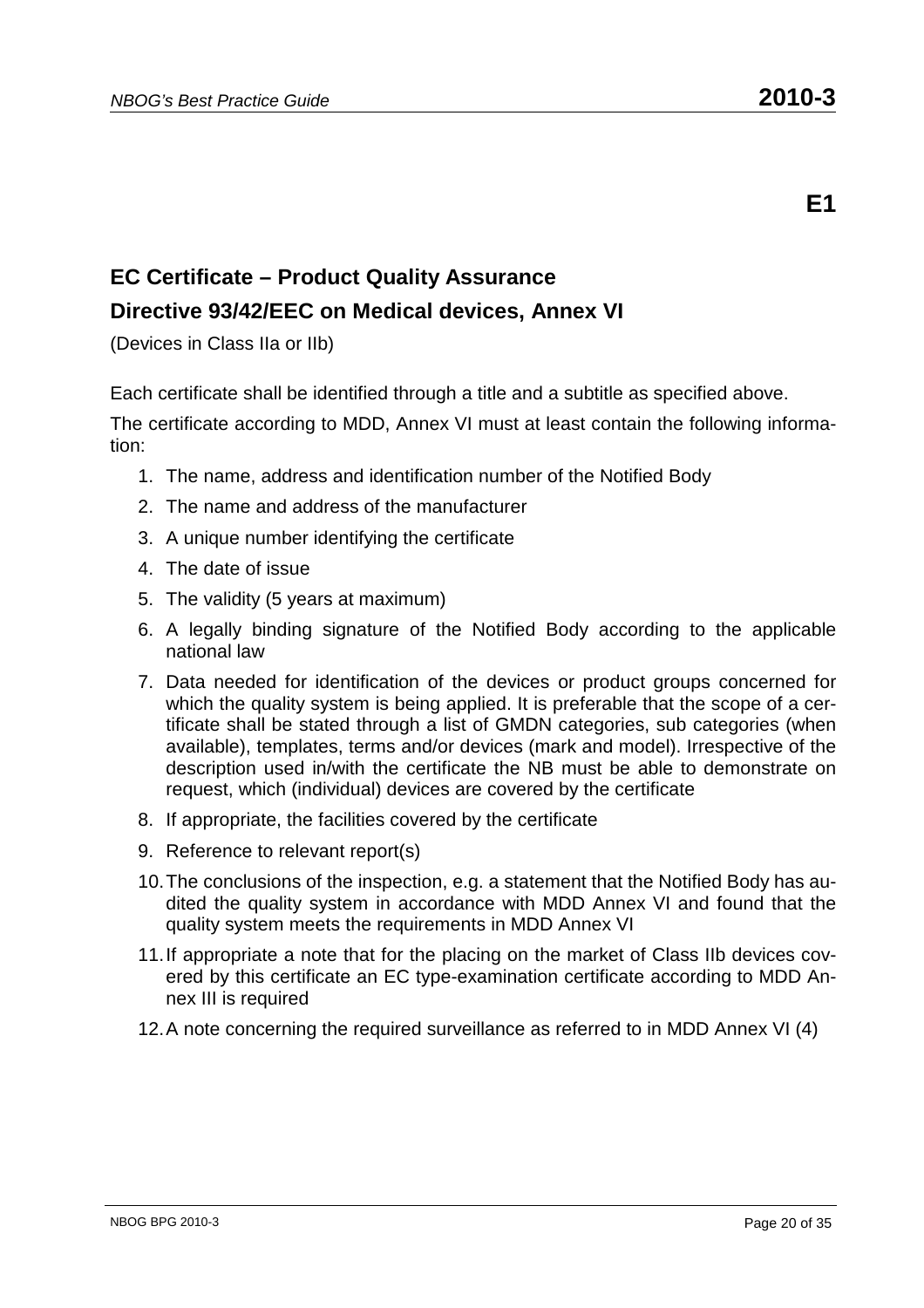# **EC Certificate – Product Quality Assurance Directive 93/42/EEC on Medical devices, Annex VI**

(Class I Devices with measuring function)

Each certificate shall be identified through a title and a subtitle as specified above.

- 1. The name, address and identification number of the Notified Body
- 2. The name and address of the manufacturer
- 3. A unique number identifying the certificate
- 4. The date of issue
- 5. The validity (5 years at maximum)
- 6. A legally binding signature of the Notified Body according to the applicable national law
- 7. Data needed for identification of the devices or product groups concerned for which the quality system is being applied. It is preferable that the scope of a certificate shall be stated through a list of GMDN categories, sub categories (when available), templates, terms and/or devices (mark and model). Irrespective of the description used in/with the certificate the NB must be able to demonstrate on request, which (individual) devices are covered by the certificate
- 8. If appropriate, the facilities covered by the certificate
- 9. Reference to relevant report(s)
- 10. The conclusions of the inspection, e.g. a statement that the Notified Body has audited the quality system – restricted to the aspects of manufacture concerned with the conformity of the devices with metrological requirements – in accordance with MDD Annex VI and found that the quality system meets the applicable requirements in MDD Annex VI
- 11. A note concerning the required surveillance as referred to in MDD Annex VI (4)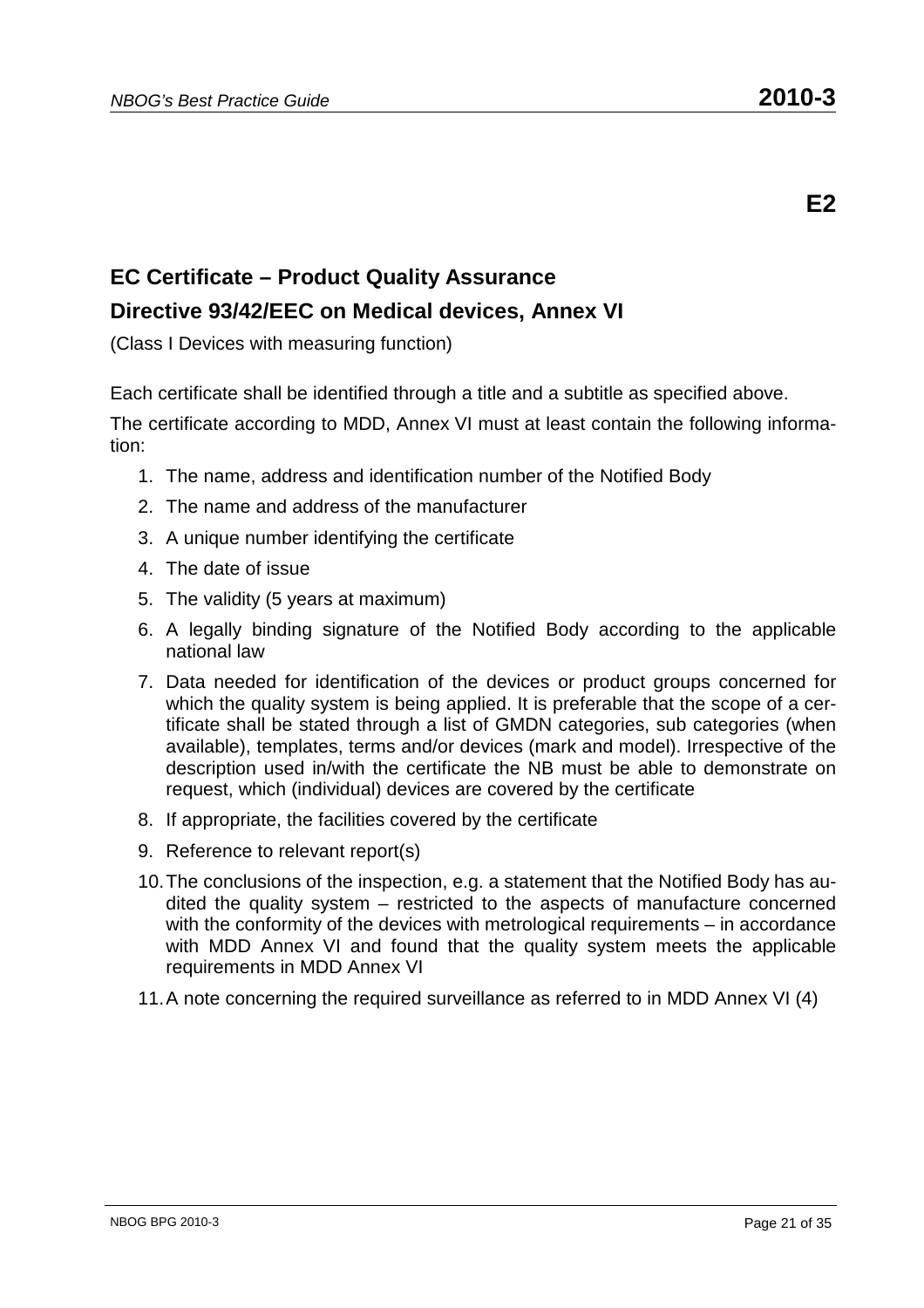#### **Certificates to be issued under IVDD – overview see table 3**

**A1** 

#### **EC Design-Examination Certificate**

#### **Directive 98/79/EC on In Vitro Diagnostic Medical Devices (IVDD), Annex III (6)**

(Devices for self-testing)

Each certificate shall be identified through a specified title and a subtitle as specified above.

The certificate according to IVDD, Annex III (6) must at least contain the following information:

- 1. The name, address and identification number of the Notified Body
- 2. The name and address of the manufacturer
- 3. A unique number identifying the certificate
- 4. The date of issue
- 5. The validity (5 years maximum)
- 6. A legally binding signature of the Notified Body according to the applicable national law
- 7. Data needed for identification of the approved design of the devices (mark and model) and, where appropriate, a description of the intended purpose of the devices, preferable utilizing the GMDN code
- 8. Performed examinations, e.g. reference to relevant report(s)
- 9. The conclusions of the examination, e.g. a statement that the Notified Body has performed an examination of the design dossier relating to the device in accordance with IVDD Annex III (6) and found that the design of the device(s) conforms to the requirements of IVDD.

**Comment**: Supplements to the EC Design-Examination Certificate are part of the original certificate; they do not have any separate period of validity.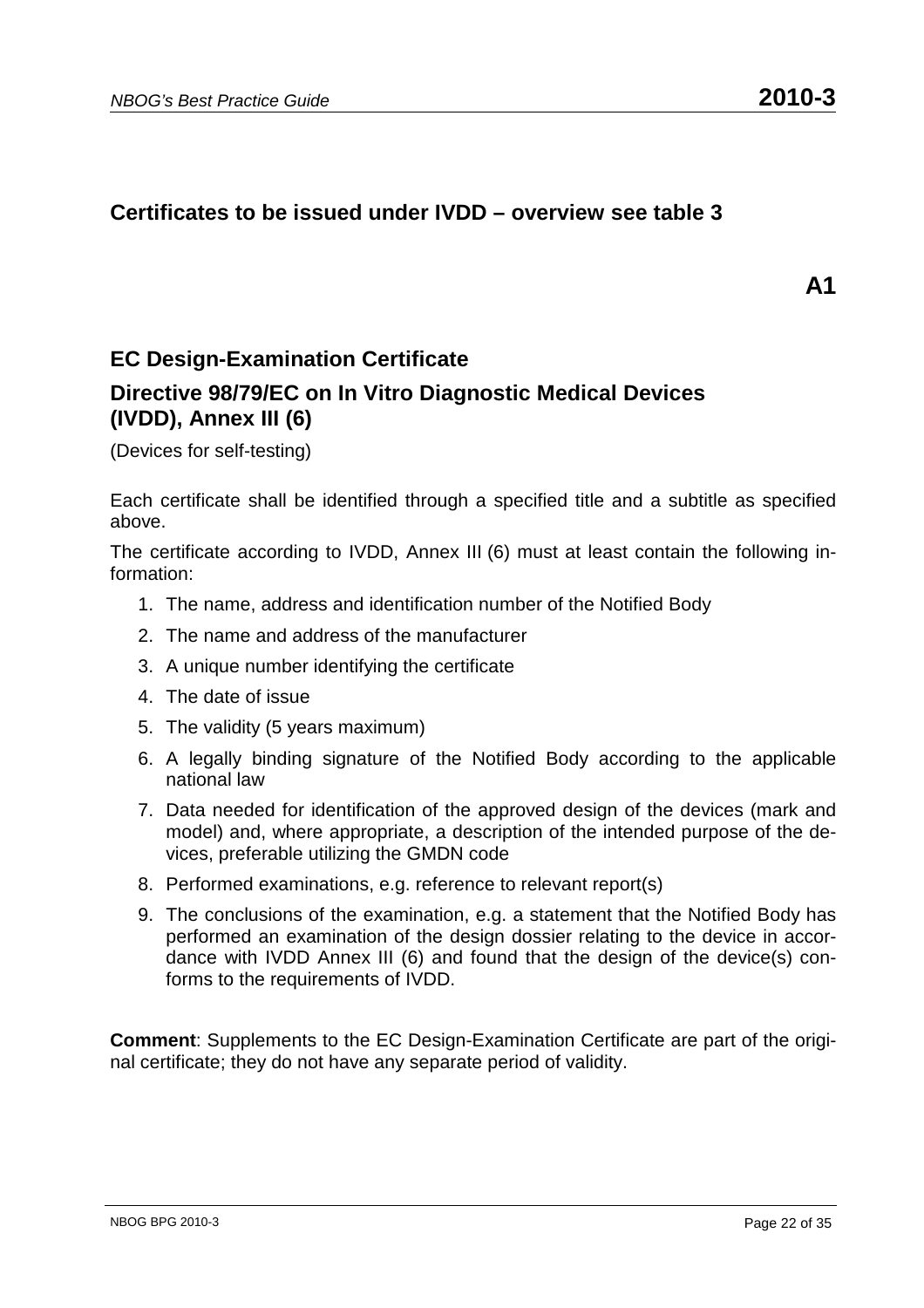# **EC Type-Examination Certificate**

#### **Directive 98/79/EC on In Vitro Diagnostic Medical Devices (IVDD), Annex V**

(List A, B and devices for self-testing)

Each certificate shall be identified through a specified title and a subtitle as specified above.

The certificate according to IVDD, Annex V must at least contain the following information:

- 1. The name, address and identification number of the Notified Body
- 2. The name and address of the manufacturer
- 3. A unique number identifying the certificate
- 4. The date of issue
- 5. The validity (5 years maximum)
- 6. A legally binding signature of the Notified Body according to the applicable national law
- 7. Data needed for identification of the devices (mark and model) covered by the certificate, preferable including a description of the intended purpose of the devices, preferable utilizing the GMDN code
- 8. Performed examinations and tests, e.g. reference to relevant test report(s)
- 9. The conclusions of the examination, e.g. a statement that the Notified Body has performed an examination in accordance with IVDD Annex V (5) and found that the type conforms to the relevant provisions of IVDD
- 10. A reference to relevant parts of the documentation

**Comment:** Supplements to an EC Type-Examination Certificate are part of the original certificate; they do not have any separate period of validity.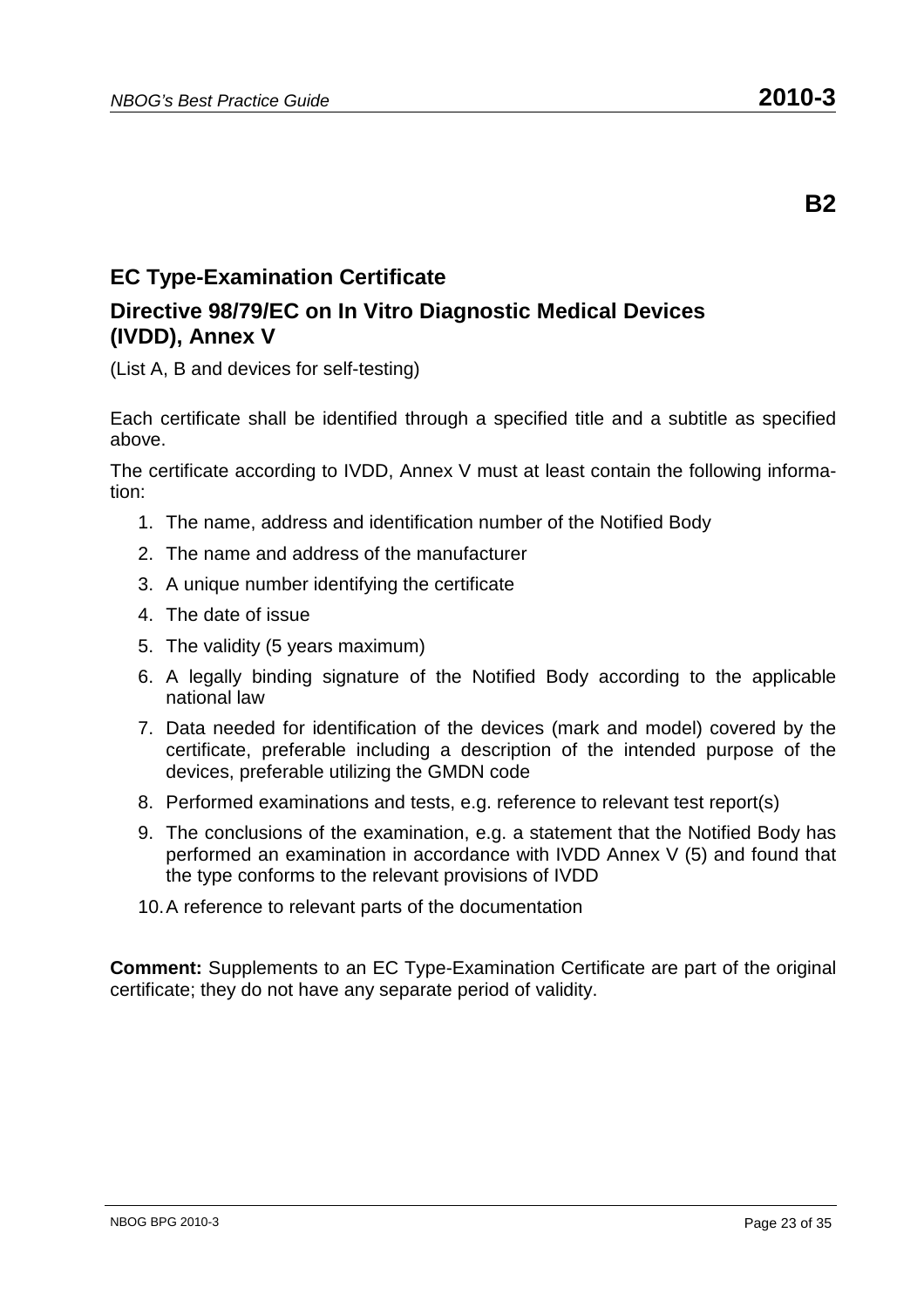### **Directive 98/79/EC on In Vitro Diagnostic Medical Devices (IVDD), Annex VI**

(List B and devices for self-testing)

Each certificate shall be identified through a specified title and a subtitle as specified above.

The certificate according to IVDD, Annex VI must at least contain the following information:

- 1. The name, address and identification number of the Notified Body
- 2. The name and address of the manufacturer
- 3. A unique number identifying the certificate
- 4. The date of issue
- 5. A legally binding signature of the Notified Body according to the applicable national law
- 6. Data needed for identification of the verified device (as stated in the corresponding type-examination certificate) and batches
- 7. Performed examinations and tests, e.g. reference to relevant test report(s)
- 8. Reference to the EC Type-examination Certificate
- 9. A statement that the Notified Body has performed examinations and tests in accordance with IVDD Annex VI (4) and found that the device(s) or batches conform(s) with the type described in the EC Type-Examination Certificate and meet the applicable requirements of IVDD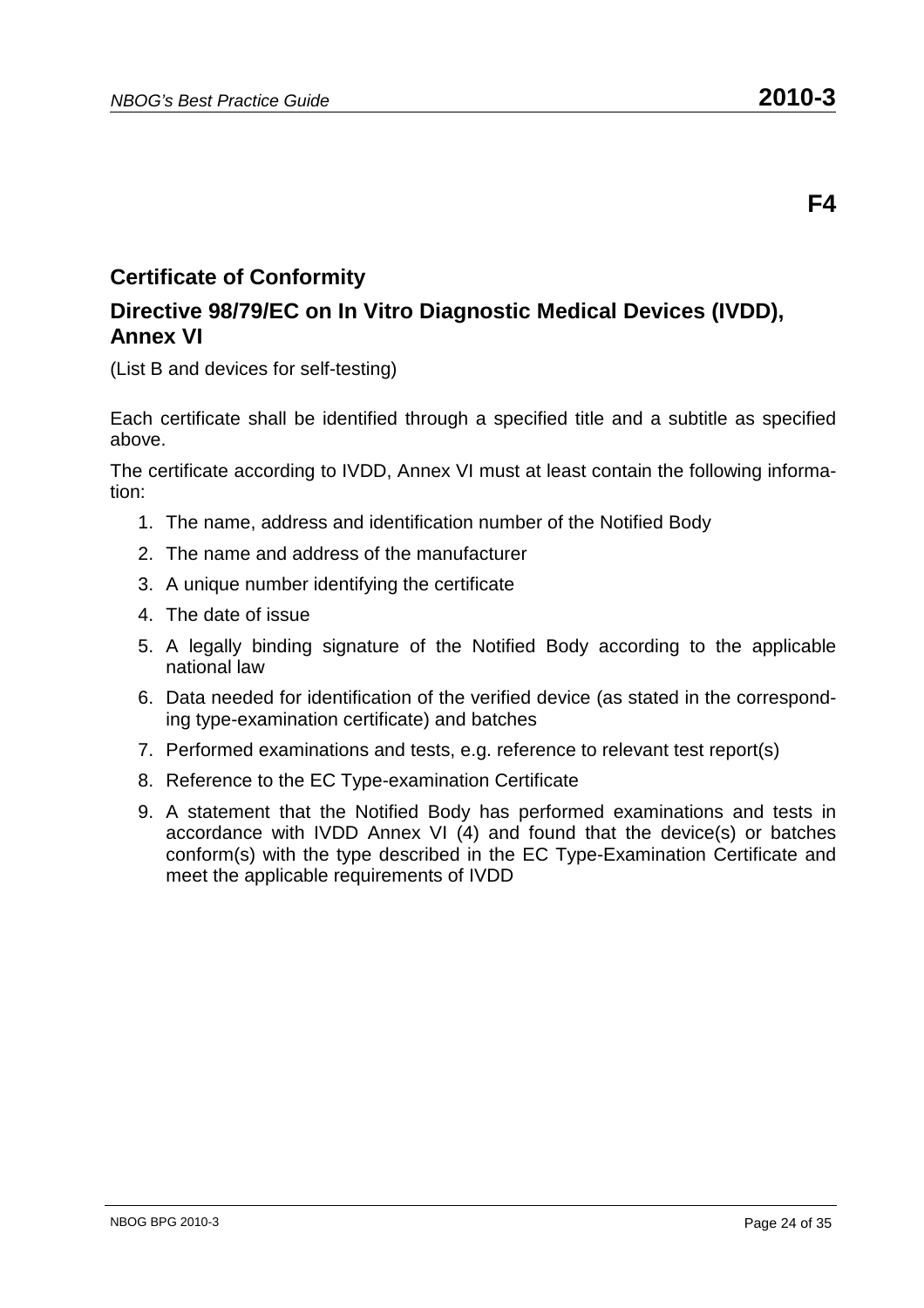# **EC Design-Examination Certificate**

# **Directive 98/79/EC on In Vitro Diagnostic Medical Devices (IVDD), Annex IV (4)**

(List A)

Each certificate shall be identified through a specified title and a subtitle as specified above.

The certificate according to IVDD, Annex IV (4) must at least contain the following information:

- 1. The name, address and identification number of the Notified Body
- 2. The name and address of the manufacturer
- 3. A unique number identifying the certificate
- 4. The date of issue
- 5. The validity (5 years maximum)
- 6. A legally binding signature of the Notified Body according to the applicable national law
- 7. Data needed for identification of the approved design, devices (mark and model) and, where appropriate, a description of the intended purpose of the devices, preferable utilizing the GMDN code
- 8. Performed examinations, e.g. reference to relevant report(s)
- 9. The conclusions of the examination, e.g. a statement that the Notified Body has performed an examination of the design dossier relating to the device in accordance with IVDD Annex IV (4) and found that the design of the device conforms to the requirements of IVDD.
- 10. A reference to relevant parts of the documentation

**Comment:** Supplements to the EC Design-Examination Certificate are part of the original certificate; they do not have any separate period of validity.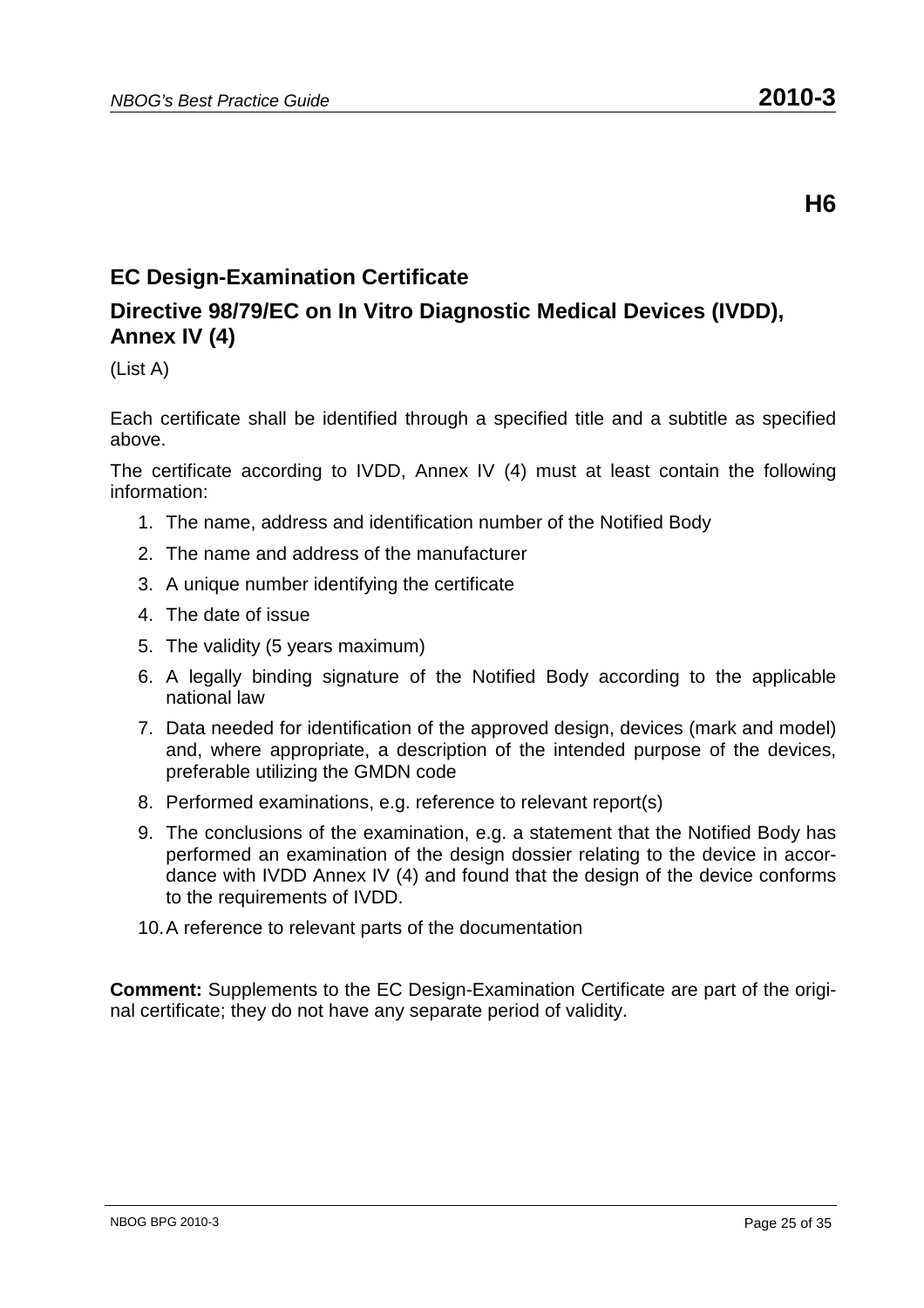### **Verification of manufactured products**

# **Directive 98/79/EC on In Vitro Diagnostic Medical Devices (IVDD), Annex IV (6)**

(List A)

Each decision/certificate shall be identified through a specified title and a subtitle as specified above.

The certificate according to IVDD, Annex IV (6) must at least contain the following information:

- 1. The name, address and identification number of the Notified Body
- 2. The name and address of the manufacturer
- 3. The date of issue
- 4. A legally binding signature of the Notified Body according to the applicable national law
- 5. Data needed for identification of the verified devices (mark and model, batches and serial numbers) covered by the certificate
- 6. Performed examinations and tests, e.g. reference to relevant test report(s)
- 7. The conclusions of the examination, e.g. a statement that the Notified Body has verified the manufactured products in accordance with IVDD Annex IV (6) and found that they conform to the requirements of IVDD

**Comment:** The Directive does not require issuing such a certificate. But if the Notified Body decides to issue one, at least the contents mentioned above should be given.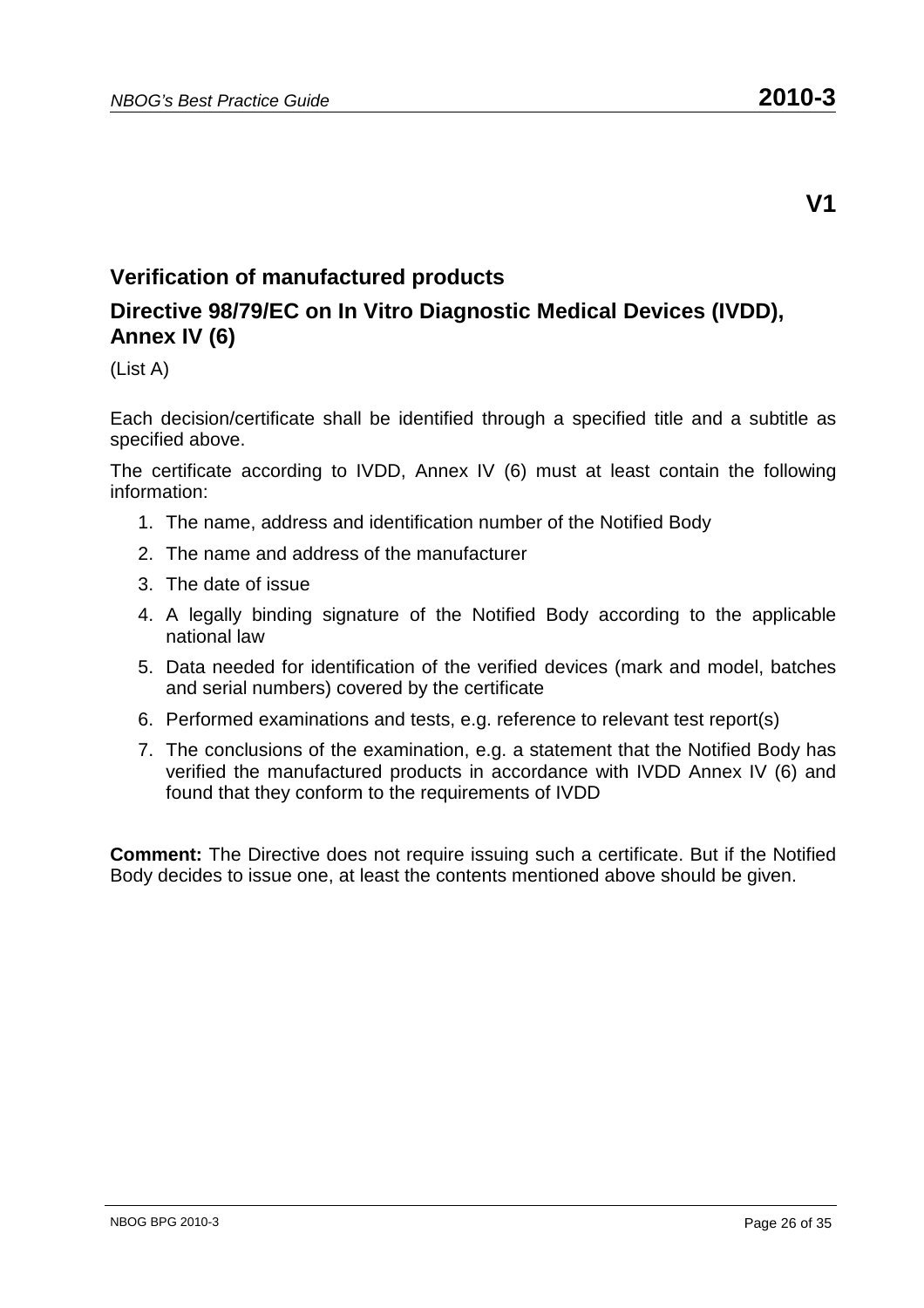# **EC Certificate**

# **Full Quality Assurance System Directive 98/79/EC on In Vitro Diagnostic Medical Devices (IVDD), Annex IV excluding (4, 6)**

(List A and B and devices for self-testing)

Each certificate shall be identified through a title and a subtitle as specified above.

- 1. The name, address and identification number of the Notified Body
- 2. The name and address of the manufacturer
- 3. A unique number identifying the certificate
- 4. The date of issue
- 5. The validity (5 years maximum)
- 6. A legally binding signature of the Notified Body according to the applicable national law
- 7. Data needed for identification of the devices or product categories concerned for which the quality system is being applied (enclosure if needed). It is preferable that the scope of a certificate shall be stated through a list of GMDN categories, sub categories (when available), templates, terms and/or devices (mark and model). Irrespective of the description used in/with the certificate the NB must be able to demonstrate on request, which (individual) devices are covered by the certificate
- 8. If appropriate, the facilities, covered by the certificate
- 9. Reference to relevant audit report(s)
- 10. The conclusion of the inspection, e.g. a statement that the Notified Body has audited the quality system in accordance with IVDD Annex IV and found that quality system meets the requirements of IVDD Annex IV
- 11. If appropriate a note that for the placing on the market of List A devices covered by this certificate an EC design-examination certificate according to IVDD Annex IV (4) is required
- 12. A note concerning the required surveillance as referred to in IVDD, Annex IV (5)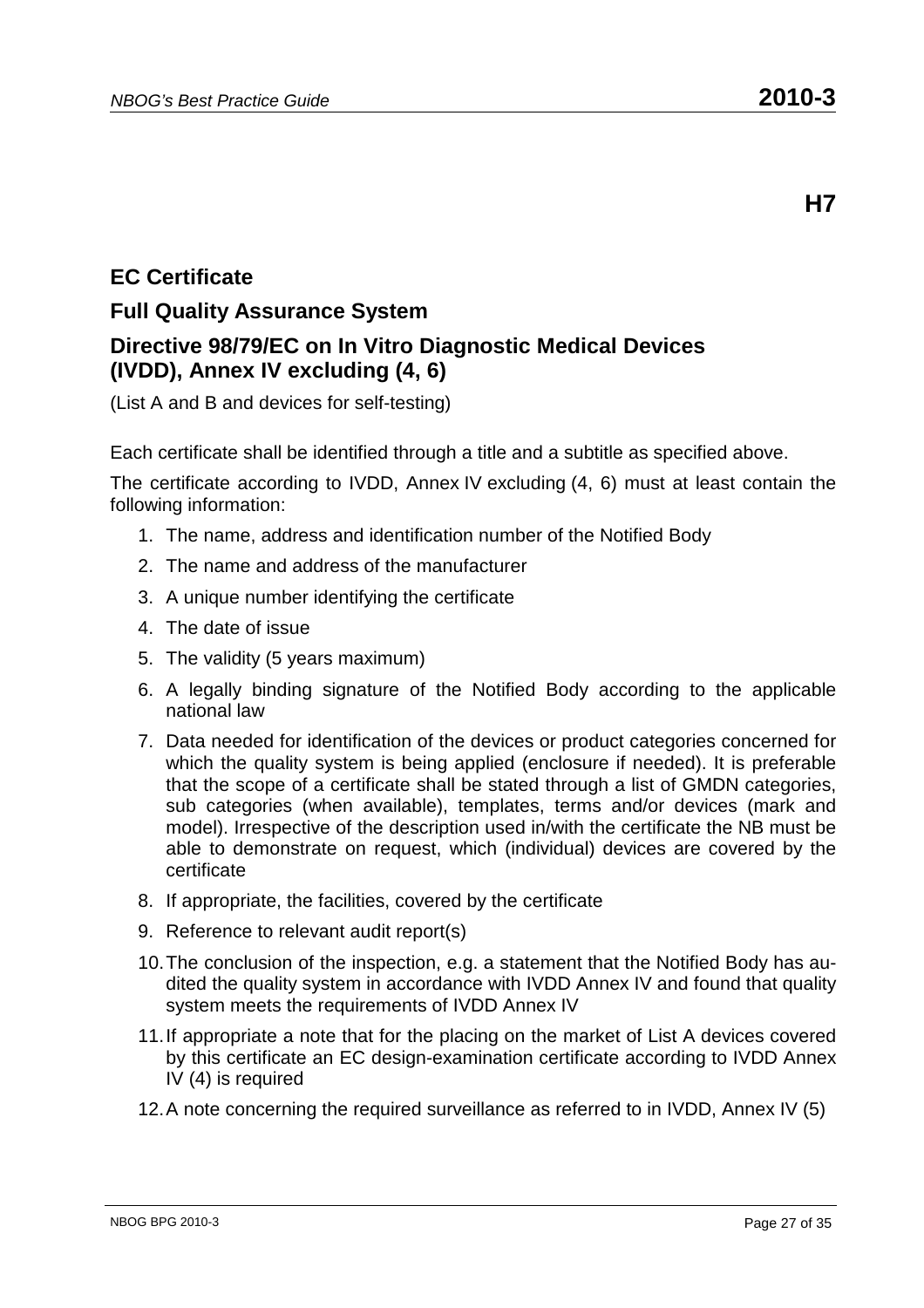# **EC Certificate – Production Quality Assurance Directive 98/79/EC on In Vitro Diagnostic Medical Devices (IVDD), Annex VII**

(List A, B and devices for self-testing)

Each certificate shall be identified through a specified title and a subtitle as specified above.

- 1. The name, address and identification number of the Notified Body
- 2. The name and address of the manufacturer
- 3. A unique number identifying the certificate
- 4. The date of issue
- 5. The validity (5 years at maximum is recommended)
- 6. A legally binding signature of the Notified Body according to the applicable national law
- 7. Data needed for identification of the devices or product groups concerned for which the quality system is being applied. It is preferable that the scope of a certificate shall be stated through a list of GMDN categories, sub categories (when available), templates, terms and/or devices (mark and model). Irrespective of the description used in/with the certificate the NB must be able to demonstrate on request, which (individual) devices are covered by the certificate
- 8. If appropriate, the facilities, covered by the certificate
- 9. Reference to relevant report(s)
- 10. The conclusions of the inspection, e.g. a statement that the Notified Body has audited the quality system in accordance with IVDD Annex VII and found that the quality systems meets the applicable requirements in IVDD Annex VII
- 11. A note that for the placing on the market of devices covered by this certificate an EC type-examination certificate according to IVDD Annex V is required
- 12. A note concerning the required surveillance as referred to in Annex VII (4)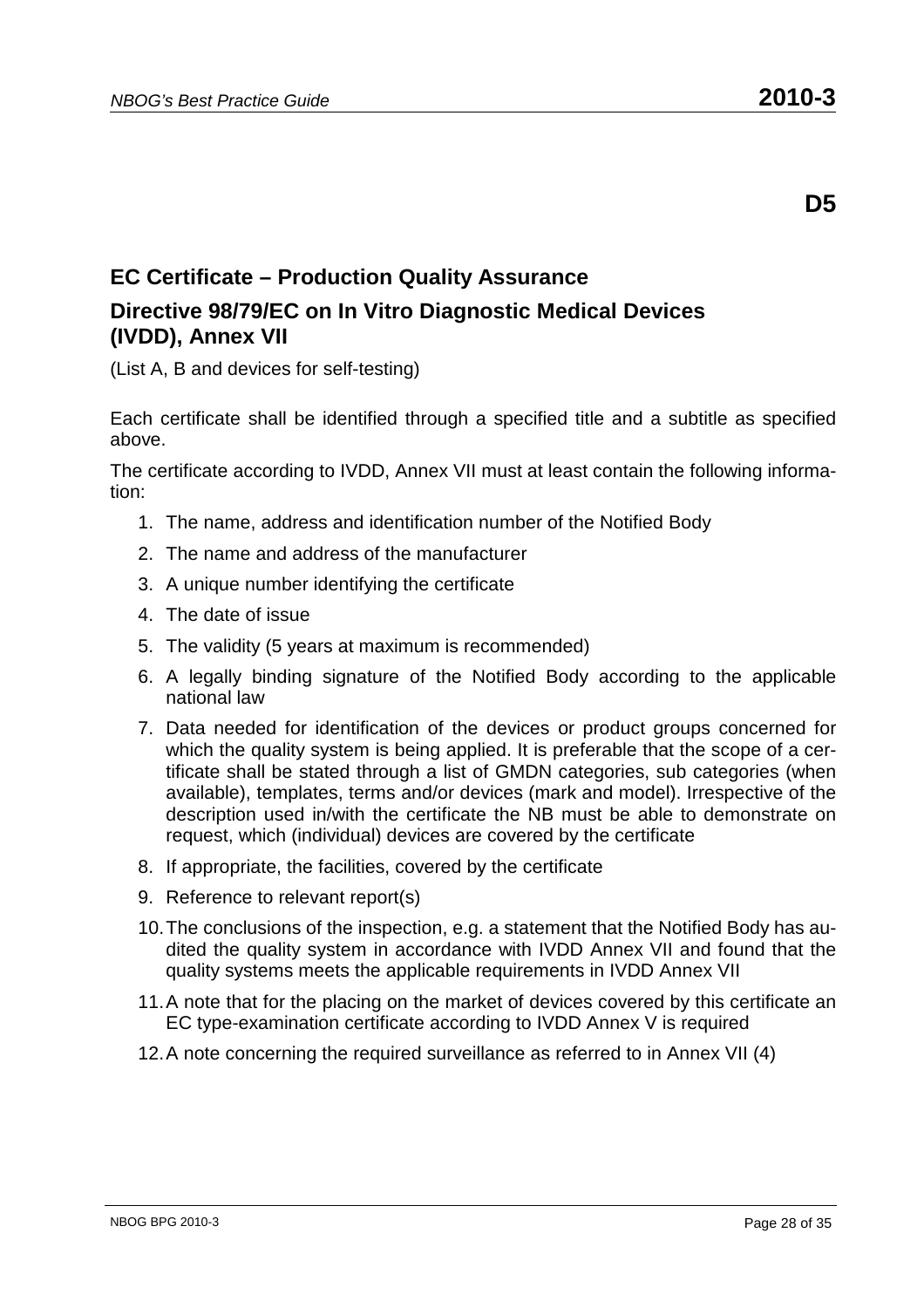### **Verification of manufactured products**

## **Directive 98/79/EC on In Vitro Diagnostic Medical Devices (IVDD), Annex VII (5)**

(List A)

Each decision/certificate shall be identified through a specified title and a subtitle as specified above.

The certificate according to IVDD, Annex VII (5) must at least contain the following information:

- 1. The name, address and identification number of the Notified Body
- 2. The name and address of the manufacturer
- 3. The date of issue
- 4. A legally binding signature of the Notified Body according to the applicable national law
- 5. Data needed for identification of the verified devices (mark and model, batches and serial numbers) covered by the certificate
- 6. Performed examinations and tests, e.g. reference to relevant test report(s)
- 7. The conclusions of the examination, e.g. a statement that the Notified Body has verified the manufactured products in accordance with IVDD Annex VII (5) and found that they conform to the requirements of IVDD

**Comment:** The Directive does not require the issue such a certificate. But if the Notified Body decides to issue one, at least the contents mentioned above should be given.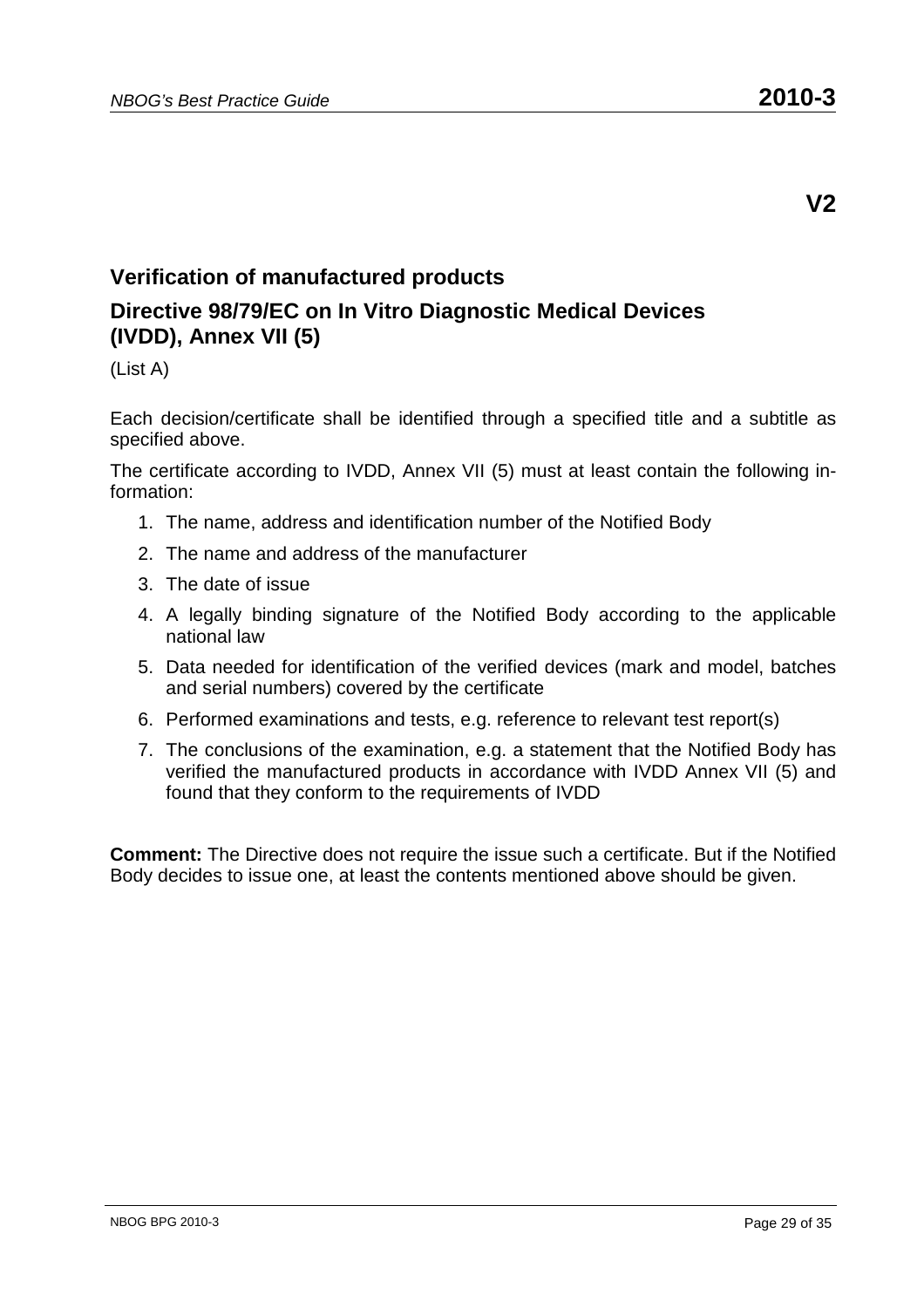#### **Certificates to be issued under AIMDD – overview see table 4**

**B3** 

### **EC Type-Examination Certificate**

#### **Directive 90/385/EEC on Active Implantable Medical Devices (AIMDD), Annex 3**

(Other devices than custom made or intended for clinical investigation)

Each certificate shall be identified through a specified title and a subtitle as specified above.

The certificate according to AIMDD, Annex 3 must at least contain the following information:

- 1. The name, address and identification number of the Notified Body
- 2. The name and address of the manufacturer
- 3. A unique number identifying the certificate
- 4. The date of issue
- 5. The validity (5 years maximum)
- 6. A legally binding signature of the Notified Body according to the applicable national law
- 7. Data needed for identification of the devices (mark and model), preferable including a description of the intended purpose of the devices, utilizing the GMDN code
- 8. Performed examinations and tests, e.g. reference to relevant standards/test reports
- 9. The conclusions of the examination, e.g. a statement that the Notified Body has performed an examination in accordance with AIMDD Annex 3 (4) and found that the type conforms to the relevant provisions of AIMDD
- 10. A reference to relevant parts of the documentation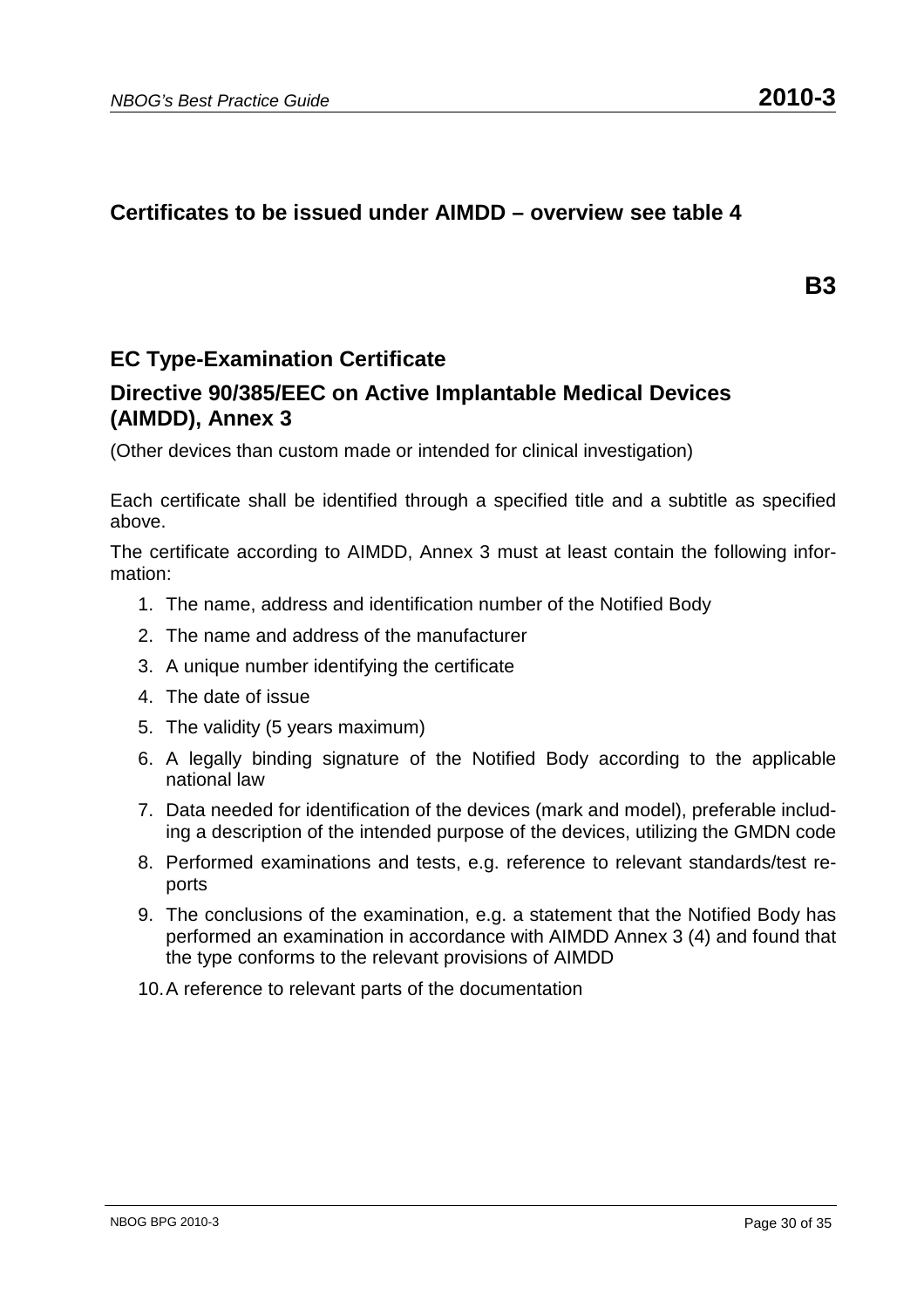#### **Directive 90/385/EEC on Active Implantable Medical Devices (AIMDD), Annex 4**

(Other devices than custom made or intended for clinical investigation)

Each certificate shall be identified through a specified title and a subtitle as specified above.

The certificate according to AIMDD, Annex 4 must at least contain the following additional information:

- 1. The name, address and identification number of the Notified Body
- 2. The name and address of the manufacturer
- 3. A unique number identifying the certificate
- 4. The date of issue
- 5. A legally binding signature of the Notified Body according to the applicable national law
- 6. Data needed for identification of the approved device(s) (mark and model, batches and serial numbers) covered by the certificate
- 7. Performed examinations and tests, e.g. reference to relevant test reports
- 8. A statement that the Notified Body has performed examinations and tests in accordance with AIMDD Annex 4 (5) and found that the devices or batches of devices conforms with the technical documentation and with the applicable requirements of AIMDD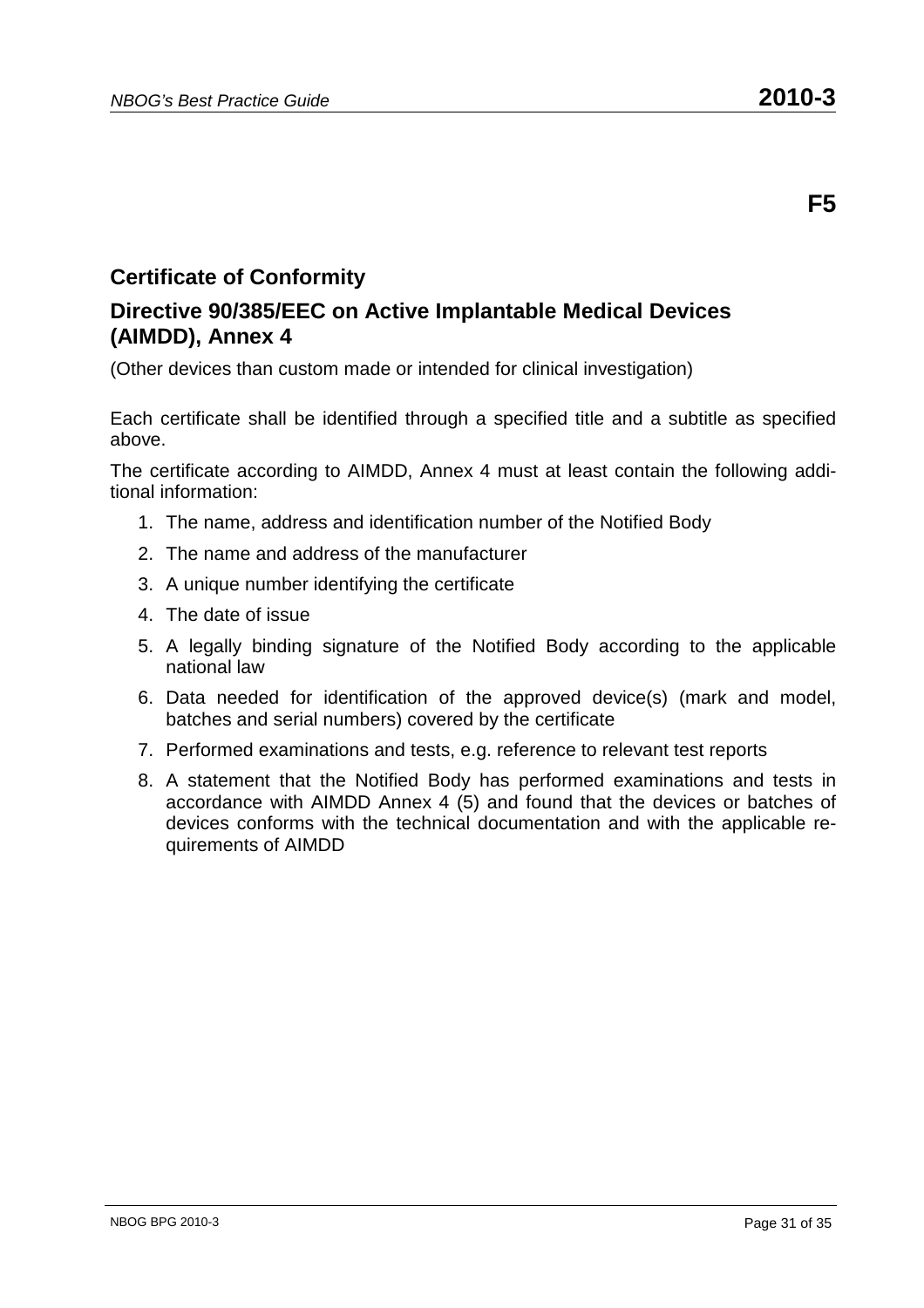# **EC Design-Examination Certificate**

### **Directive 90/385/EEC on Active Implantable Medical Devices (AIMDD), Annex 2 (4)**

(Other devices than custom made or intended for clinical investigation)

Each certificate shall be identified through a specified title and a subtitle as specified above.

The certificate according to AIMDD, Annex 2 (4) must at least contain the following information:

- 1. The name, address and identification number of the Notified Body
- 2. The name and address of the manufacturer
- 3. A unique number identifying the certificate
- 4. The date of issue
- 5. The validity (5 years maximum)
- 6. A legally binding signature of the Notified Body according to the applicable national law
- 7. Data needed for identification of the approved design, devices (mark and model) and, a description of the intended purpose of the devices, preferable utilizing the GMDN code
- 8. Performed examinations and e.g. reference to relevant report(s)
- 9. The conclusions of the examination, e.g. a statement that the Notified Body has performed an examination of the design dossier relating to the device in accordance with AIMDD Annex 2 (4) and found that the design of the device conforms to the requirements of AIMDD

**Comment:** Supplements to the EC Design-Examination Certificate are part of the original certificate; they do not have any separate period of validity.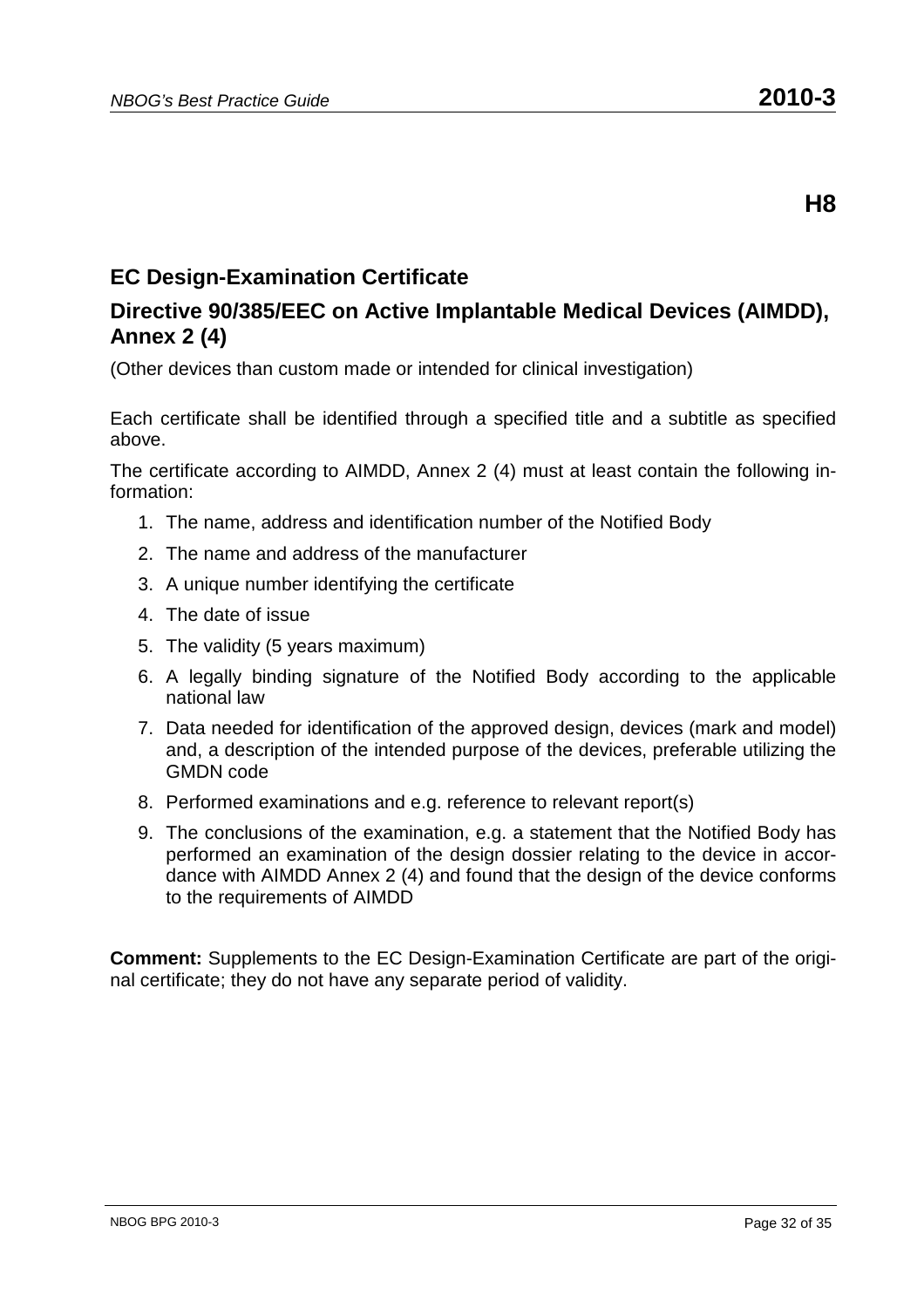# **EC Certificate**

### **Full Quality Assurance System**

### **Directive 90/385/EEC on Active Implantable Medical Devices (AIMDD), Annex 2 excluding (4)**

(Other devices than custom made or intended for clinical investigation)

Each certificate shall be identified through a specified title and a subtitle as specified above.

- 1. The name, address and identification number of the Notified Body
- 2. The name and address of the manufacturer
- 3. A unique number identifying the certificate
- 4. The date of issue
- 5. The validity (5 years maximum)
- 6. A legally binding signature of the Notified Body according to the applicable national law
- 7. Data needed for identification of the devices or product categories concerned for which the quality system is being applied. It is preferable that the scope of a certificate shall be stated through a list of GMDN categories, sub categories (when available), templates, terms and/or devices (mark and model). Irrespective of the description used in/with the certificate the NB must be able to demonstrate on request, which (individual) devices are covered by the certificate
- 8. If appropriate, the facilities, covered by the certificate
- 9. Reference to relevant audit report(s)
- 10. The conclusion of the inspection, e.g. a statement that the Notified Body has audited the quality system in accordance with AIMDD Annex 2 and found that quality system meets the requirements of AIMDD Annex 2
- 11. A note that for the placing on the market of devices covered by this certificate an EC design-examination certificate according to AIMDD Annex 2 (4) is required
- 12. A note concerning the required surveillance as referred to in AIMDD Annex 2 (5)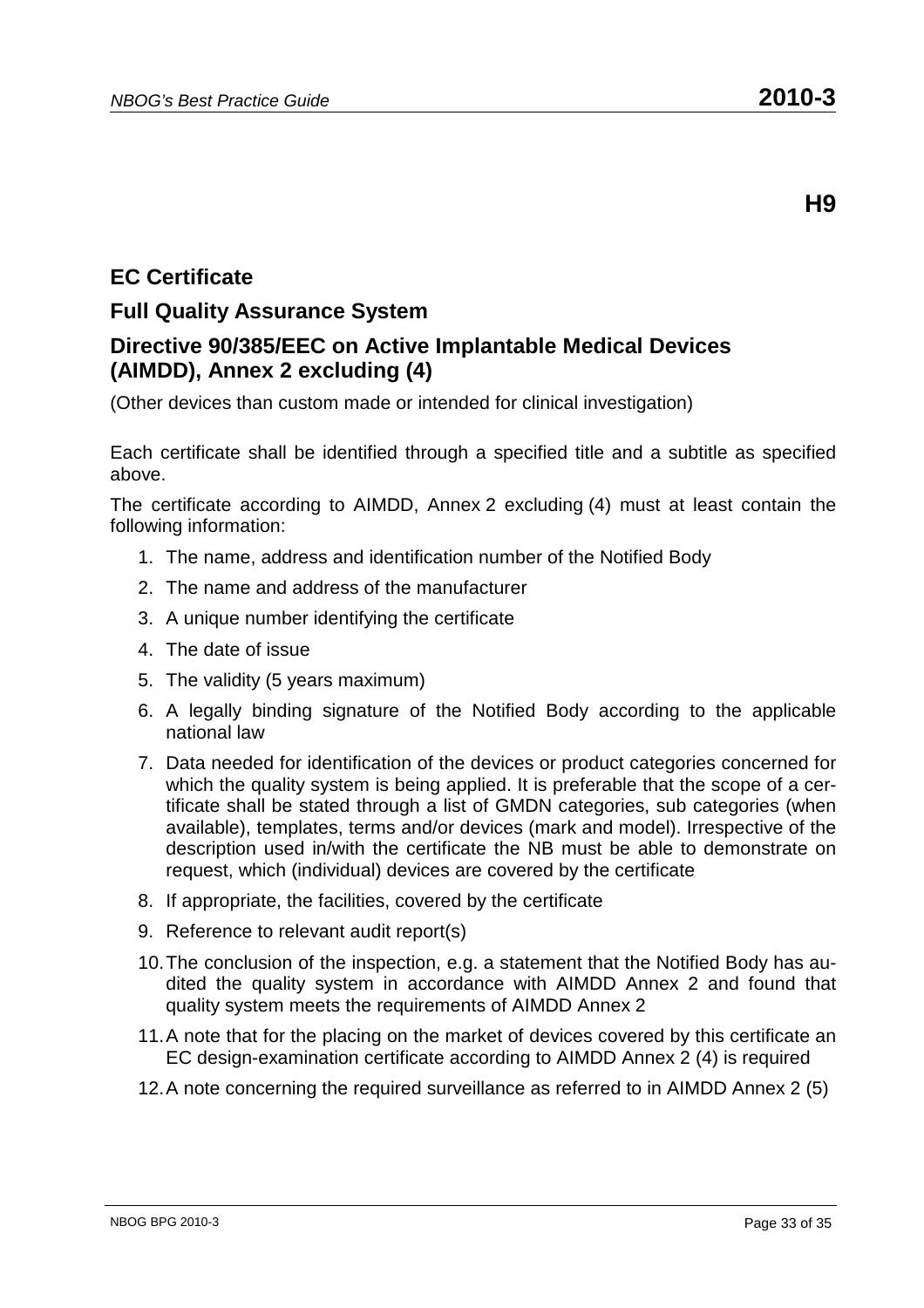## **EC Certificate – Production Quality Assurance**

#### **Directive 90/385/EEC on Active Implantable Medical Devices (AIMDD), Annex 5**

(Other devices than custom made or intended for clinical investigation)

Each certificate shall be identified through a specified title and a subtitle as specified above.

The certificate according to AIMDD, Annex 5 must at least contain the following additional information:

- 1. The name, address and identification number of the Notified Body
- 2. The name and address of the manufacturer
- 3. A unique number identifying the certificate
- 4. The date of issue
- 5. The validity (5 years at maximum)
- 6. A legally binding signature of the Notified Body according to the applicable national law
- 7. Reference to relevant reports
- 8. Data needed for identification of the devices or product categories concerned (as stated in the corresponding type-examination certificate) for which the quality system is being applied. It is preferable that the scope of a certificate shall be stated through a list of GMDN categories, sub categories (when available), templates, terms and/or devices (mark and model). Irrespective of the description used in/with the certificate the NB must be able to demonstrate on request, which (individual) devices are covered by the certificate
- 9. If appropriate, the facilities, covered by the certificate
- 10. The conclusions of the inspection, e.g. a statement that the Notified Body has audited the quality system in accordance with AIMDD Annex 5 and found that the quality system meets the requirements in AIMDD Annex 5
- 11. A note that for the placing on the market of devices covered by this certificate an EC type-examination certificate according to AIMDD Annex 3 is required
- 12. A note concerning the required surveillance as referred to in AIMDD Annex 5 (4)